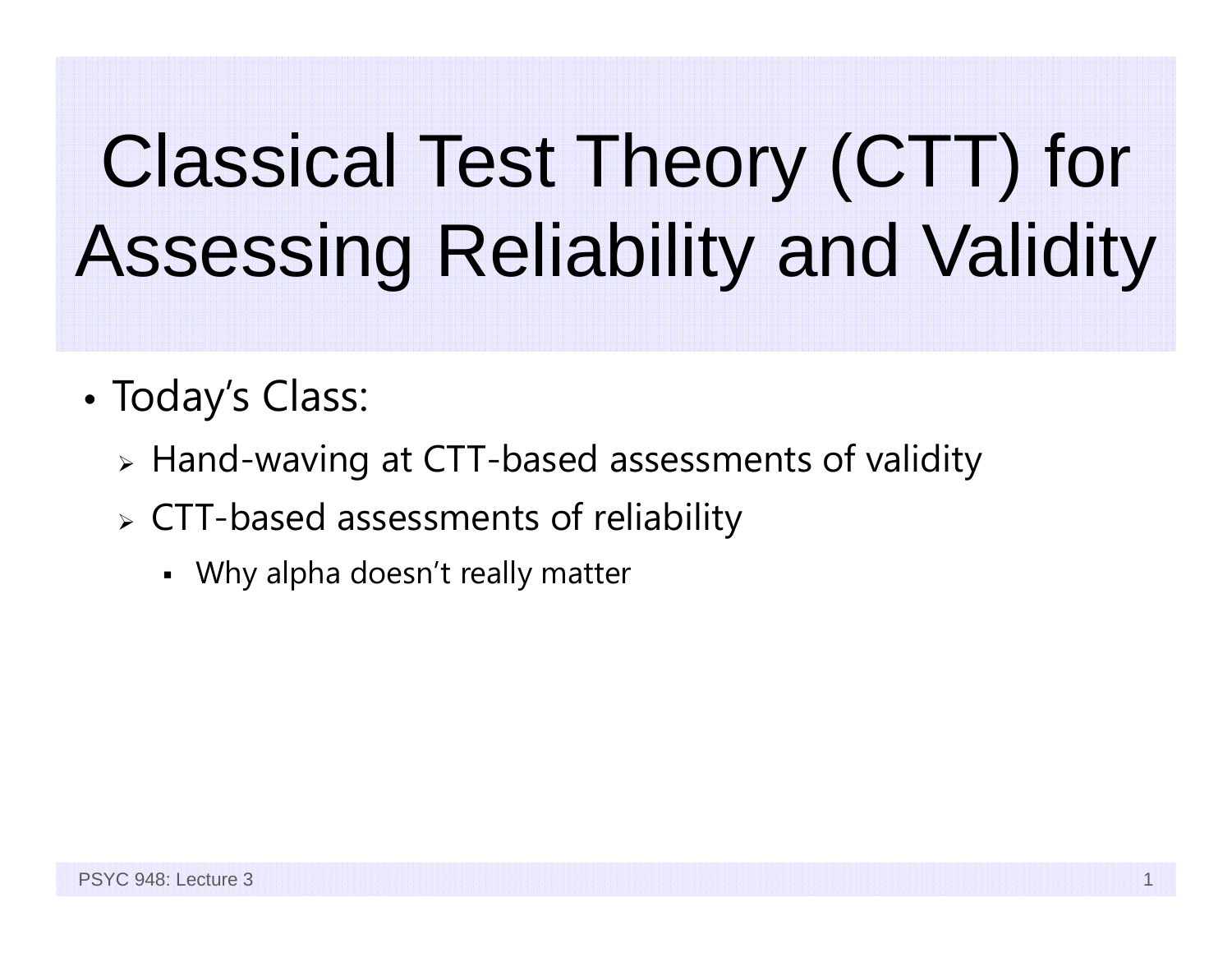## 2 Big Concerns about Scale Scores

#### •**Reliability:**

- $\triangleright$  "Extent to which the instrument does what it is supposed to with sufficient consistency for its intended usage"
- $\triangleright$  "Extent to which same results would be obtained from the instrument after repeated trials"
- Operationalized in several ways (stay tuned)…

#### •**Validity:**

- $\triangleright$  "Extent to which the instrument measures what it is supposed to (i.e., it does what it is intended to do)" or "Validity for WHAT?"
- $\triangleright$  Is measure of degree, and depends on USAGE or INFERENCES
	- Scales are not "valid" or "invalid" validity is NOT a scale property
	- e.g., Test of intelligence: Measure IQ? Predict future income?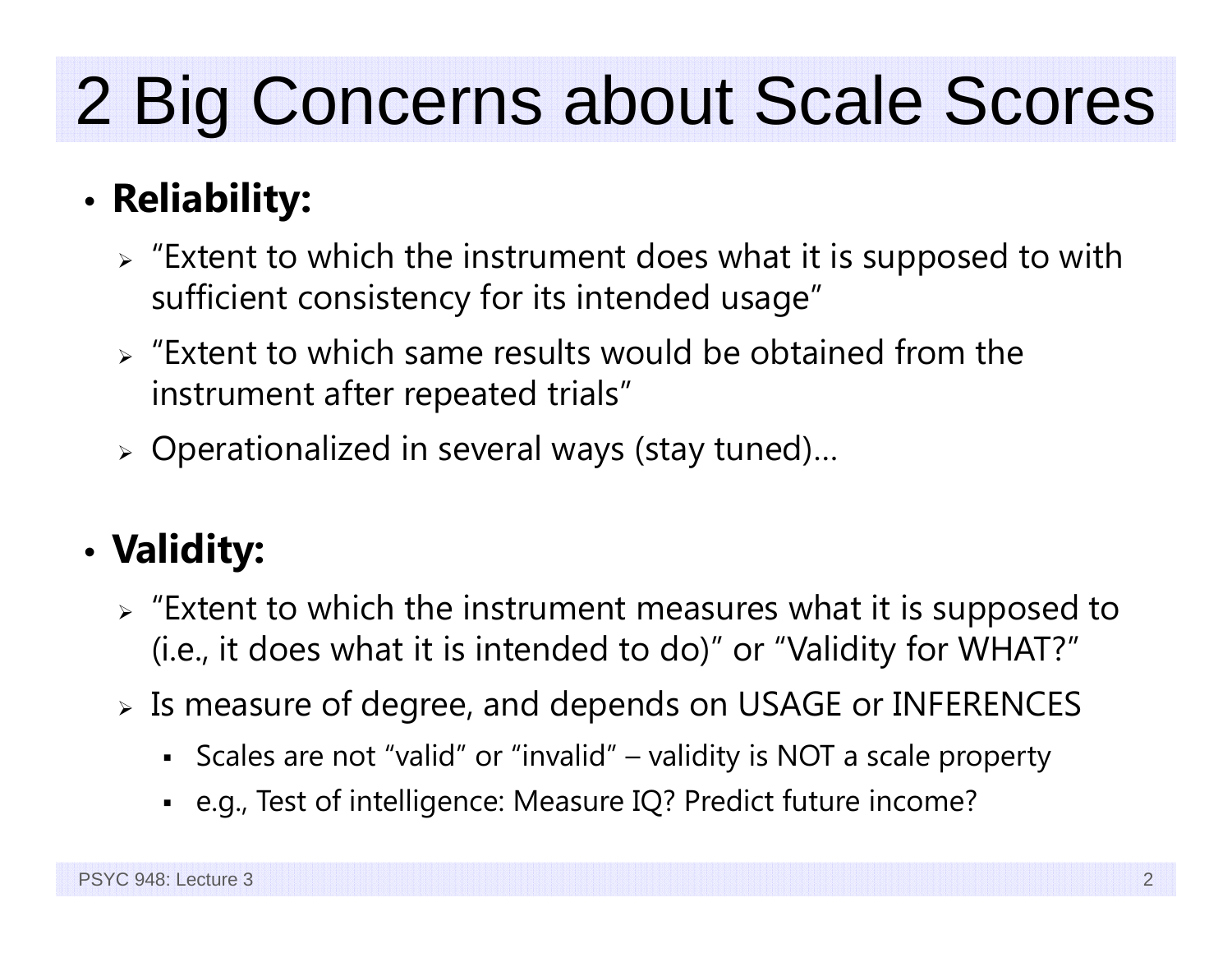# Another Way to Think About Reliability and Validity

### Observed score = true score + error  $(Y = T + e)$

- Error can be 'random'
	- $\triangleright$  Random error can be due to many sources (internal, external, instrument-specific issues, rater issues)
	- **Random error compromises reliability**
- Error can also be 'non-random'
	- $\triangleright$  Non-random error is due to constant source of variation that get measured consistently along with the construct (e.g., acquiescence)
	- **Non-random error compromises validity**
- In other words… reliability concerns how well you can hit the bulls-eye of the target…Validity concerns whether you hit the right target!

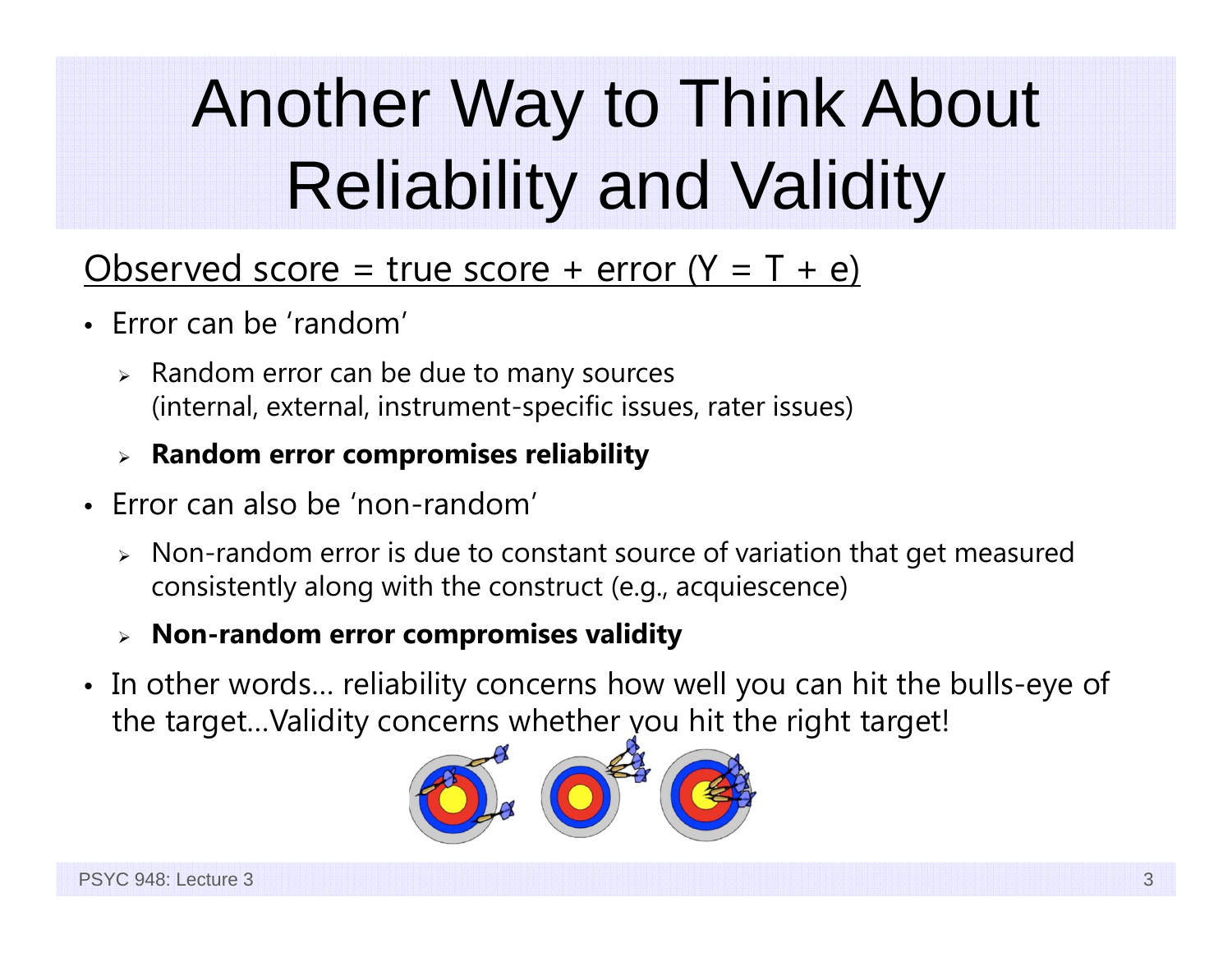### More about Validity

- • The process of 'establishing' validity should be seen as building an argument:
	- $\triangleright$  To what extent can we use this instrument for its intended purpose (i.e., as a measure of construct X in this context)?
- • Validity evidence can be gathered in two main ways:
	- $>$  Internal evidence
		- From construct map—does the empirical order of the items along the construct map match your expectations of their order?
		- From 'explanatory' item response models… stay tuned
	- $\triangleright$  External evidence
		- Most of CTT is focused on this kind of evidence
		- This will be our focus for now…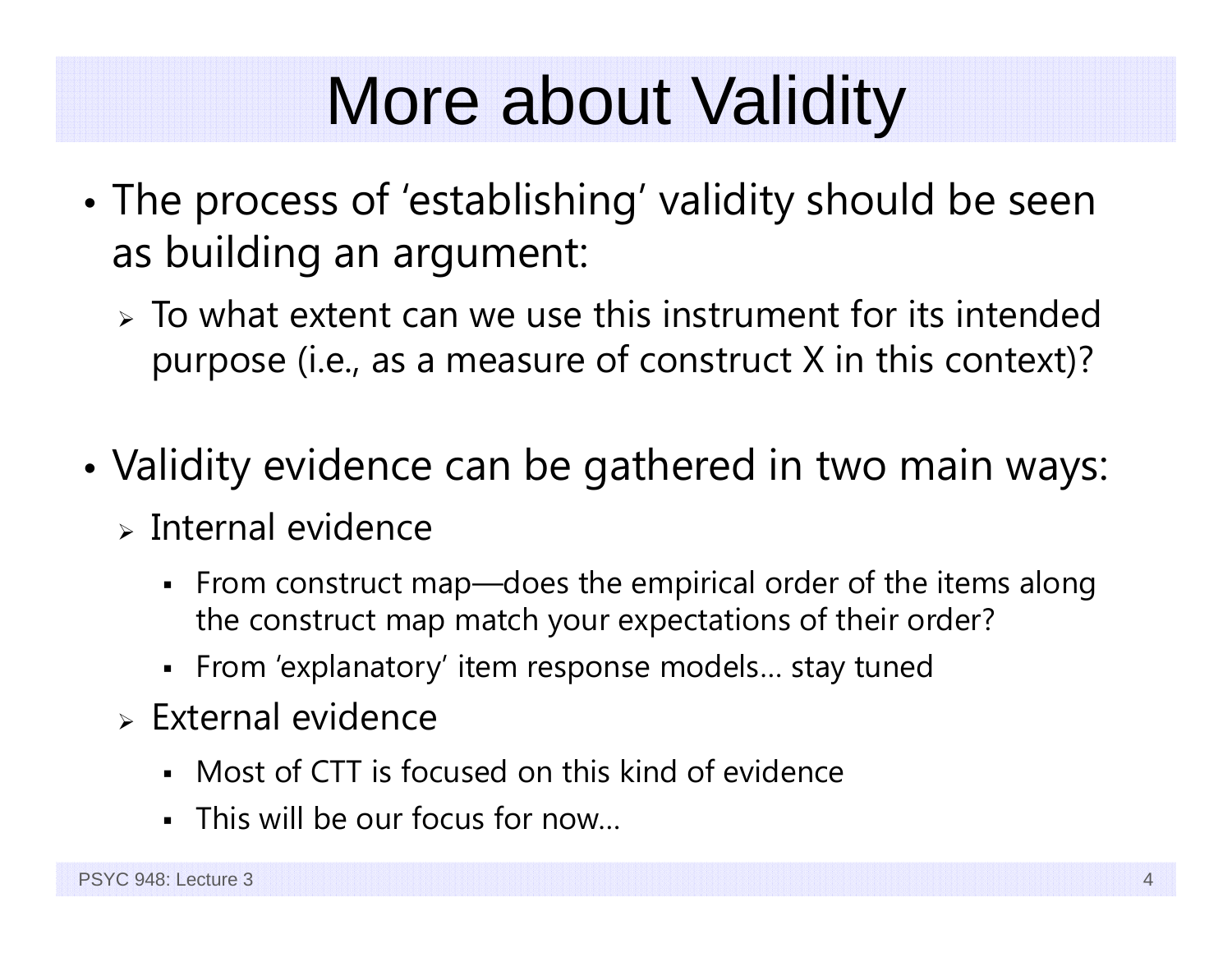# Historical Classification of Types of Validity

- In 1954, the American Psychological Association (APA) issued a set of standards for validity, defining 4 types
	- 1.Predictive Validity
	- 2.Concurrent Validity
	- 3.Content Validity
	- 4.Construct Validity
- Cronbach and Meehl (1955) then expanded (admittedly unofficially) on the logic of construct validity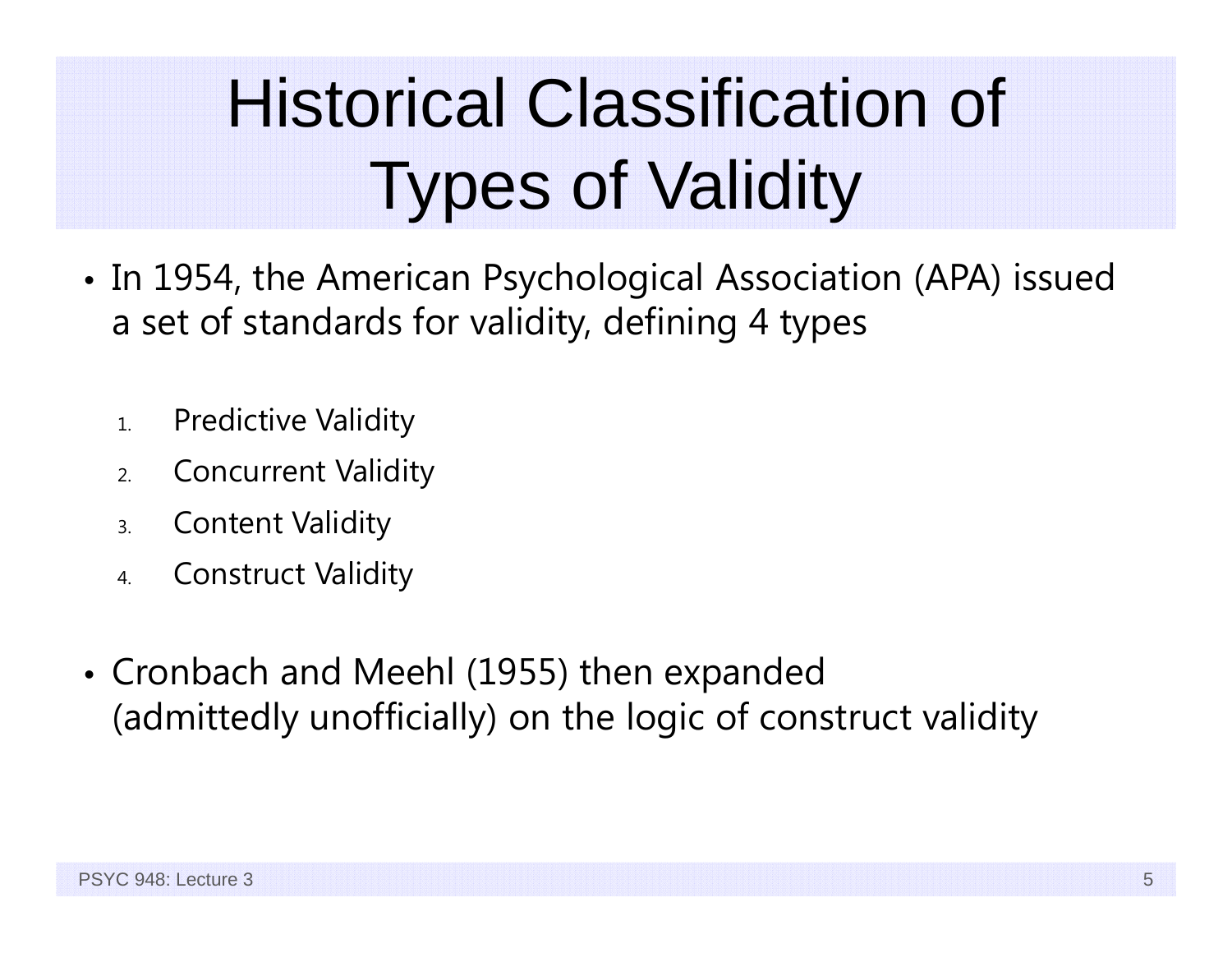### Predictive and Concurrent Validity

- **Predictive** and **concurrent** validity are often categorized under 'criterion-related validity' (which makes it 3 kinds)
	- $\triangleright$  Predictive validity/utility: New scale relates to future criterion
	- $\triangleright$  Concurrent validity: New scale relates to simultaneous criterion
- • **Criterion-related validity** implies there is some known comparison (e.g., scale, performance, behavior, group membership) that is immediately and undeniably relevant
	- e.g., Does newer, shorter test 'work as well' as older, longer test?
	- $\triangleright$  e.g., Do SAT scores predict college success?
	- $\triangleright$  This requirement limits the usefulness of this kind of validity evidence, however…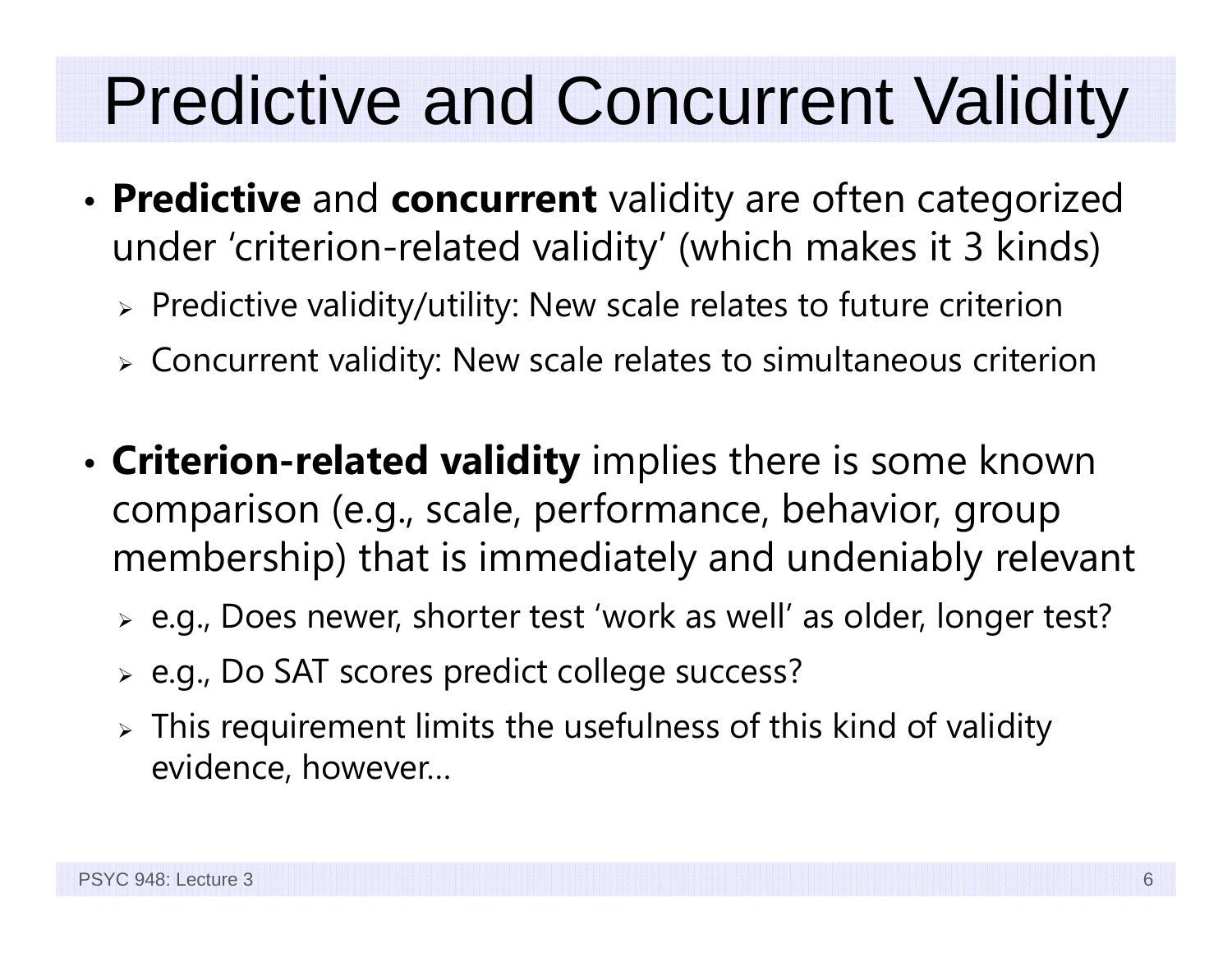## Content and Construct Validity

- • **Content validity** concerns how well a scale covers the plausible universe of the construct…
	- e.g., Spelling ability of 4th graders—Are the words on this test representative of **all** the words they should know how to spell?
	- $\triangleright$  'Face validity' is sometimes mentioned in this context (does the scale 'look like' it measures what it is supposed to?)
- • **Construct validity** concerns the extent to which the scale score can be interpreted as a measure of the latent construct (and for that context, too)
	- $\triangleright$  Involved whenever construct is not easily operationally defined…
	- $\triangleright$  Required whenever a ready comparison criterion is lacking...
	- $\triangleright$  Requires a 'theoretical framework' to derive expectations from...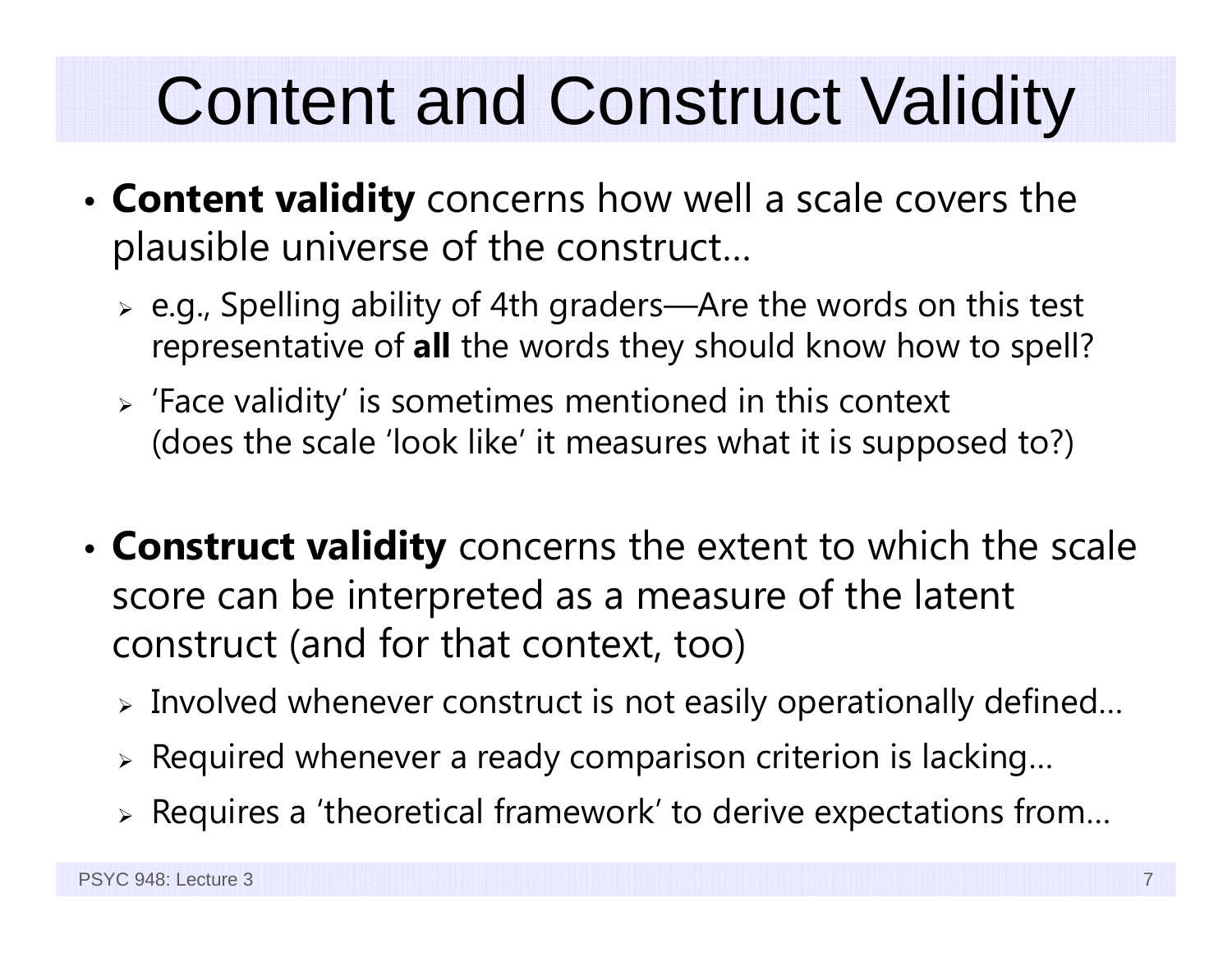# Construct Validity: 3 Steps for Inference

- **1. Predict** relationships with related constructs
	- $\blacktriangleright$  Convergent validity
		- Shows expected relationship (+/-) with other related constructs
		- F Indicates "what it IS" (i.e., similar to, the opposite of…)
	- $\blacktriangleright$  Divergent validity
		- F Shows expected lack of relationship (0) with other constructs
		- $\blacksquare$ Indicates "what it is NOT" (unrelated to…)
- **2. Find** those relationships in your sample
	- $\blacktriangleright$ No small task…
- **3.Explain** why finding that relationship means you have shown something useful
	- $\blacktriangleright$ Must argue based on 'theoretical framework'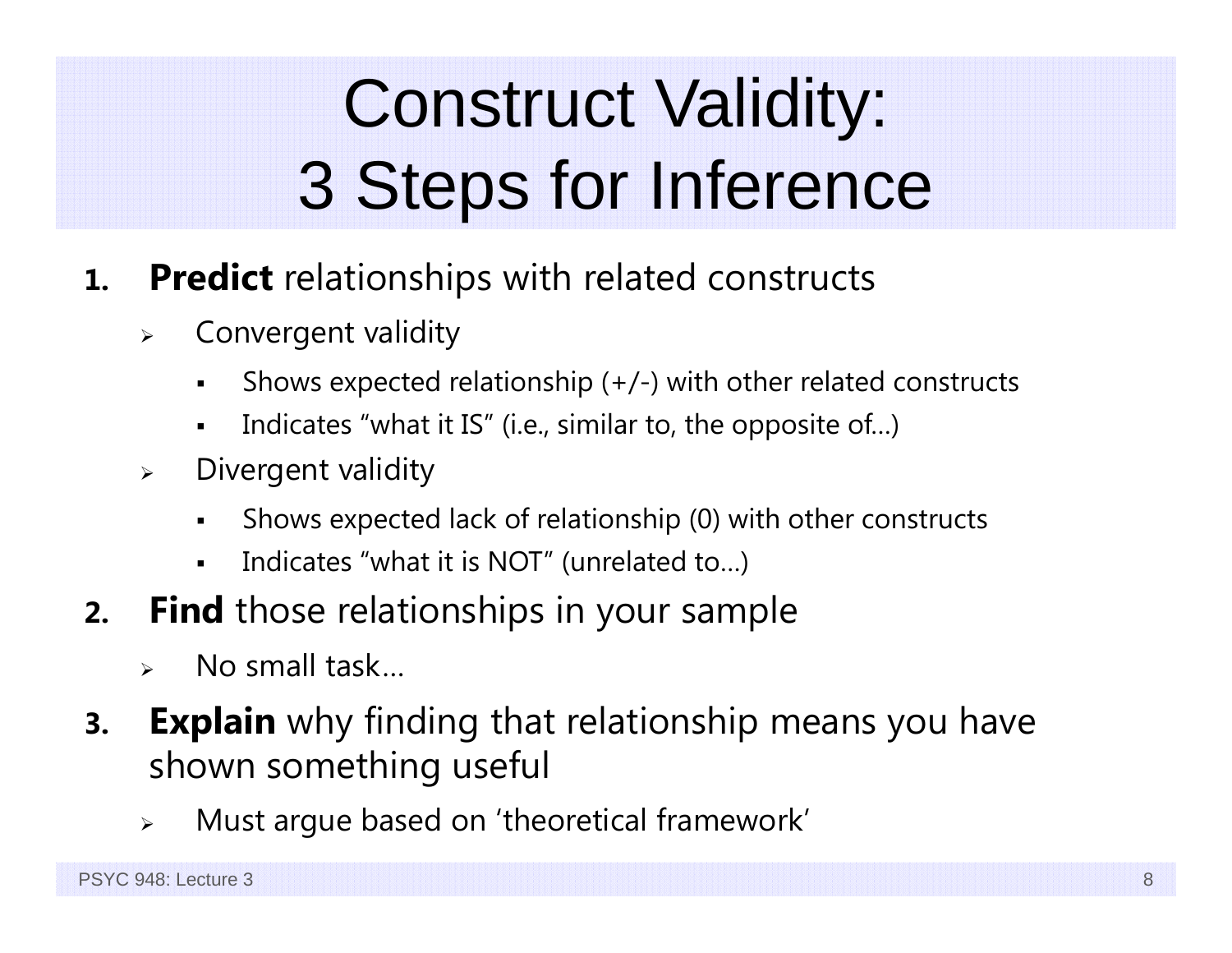### 3 Ways to Mess Up a Construct Validity Study…

- 1. Is your instrument broken?
	- ➤ Did you do your homework, pilot testing, etc?
	- $\blacktriangleright$  Did you measure something reliably in the first place? Reliability precedes validity, or at least examination of it does
	- $\blacktriangleright$ Is that something the right something (evidence for validity)?
- 2. Wrong theoretical framework or statistical approach?
	- $\blacktriangleright$ Relationships really wouldn't be there in a perfect world
	- $\blacktriangleright$ Or you have the wrong kind of sample given your measures
	- $\blacktriangleright$  Or you lack statistical power or proper statistical analysis
		- F Watch out for discrepant EFA-based studies…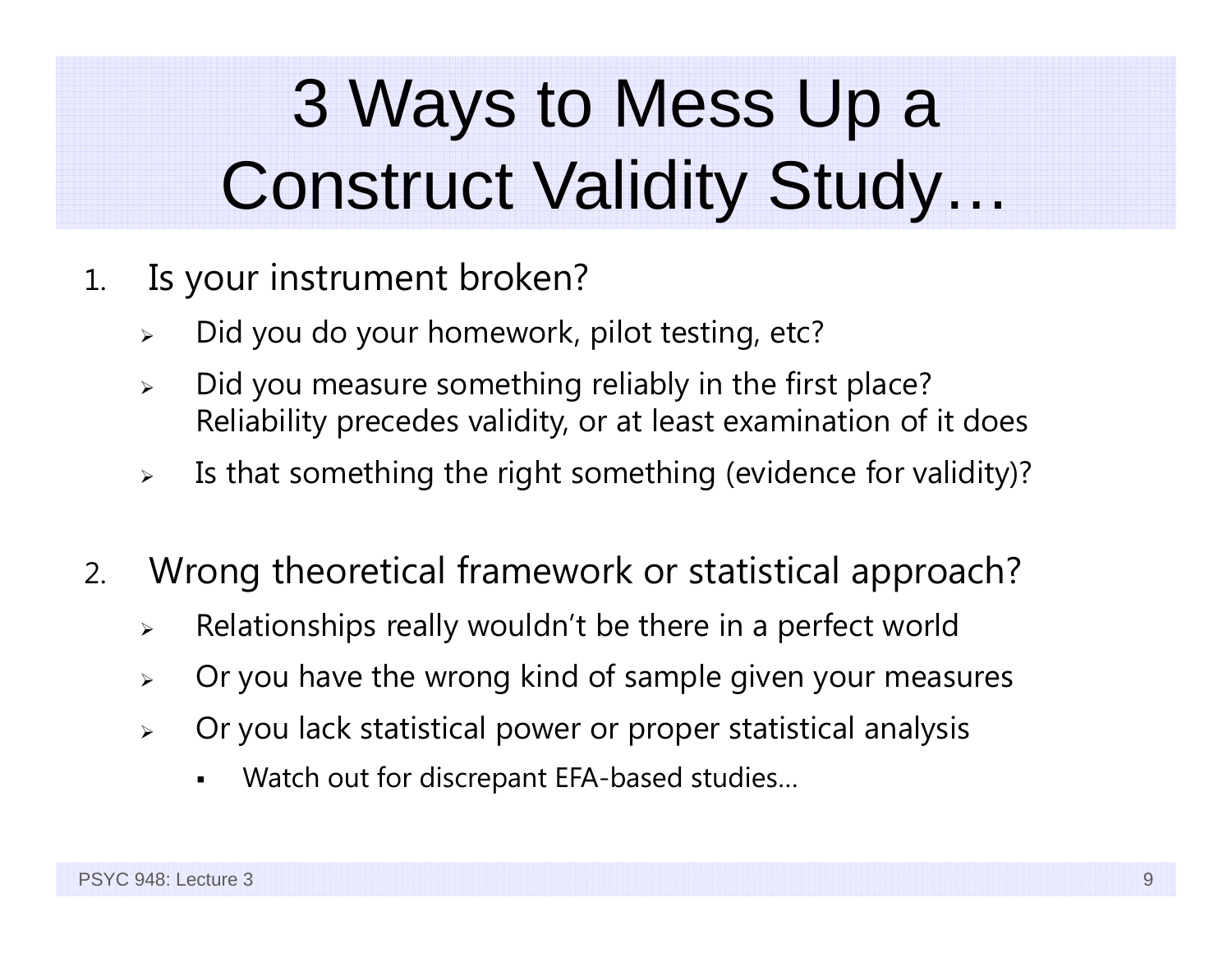### The 3rd Way to Mess Up a Construct Validity Study…

3. Did you fool yourself into thinking that once the study (or studies) are over, that your scale "has validity"?

#### $\blacktriangleright$ **MEASURES ARE NEVER "VALIDATED"!**

- $\blacktriangleright$ Are the items still temporally or culturally relevant?
- $\blacktriangleright$  It is being used in the way that's intended, and is it working like it was supposed to in those cases?
- $\blacktriangleright$  Has the theory of your construct evolved, such that you need to reconsider the dimensionality of your construct?
- $\blacktriangleright$ Do the response anchors still apply?
- $\blacktriangleright$ Can you make it shorter or adaptive to improve efficiency?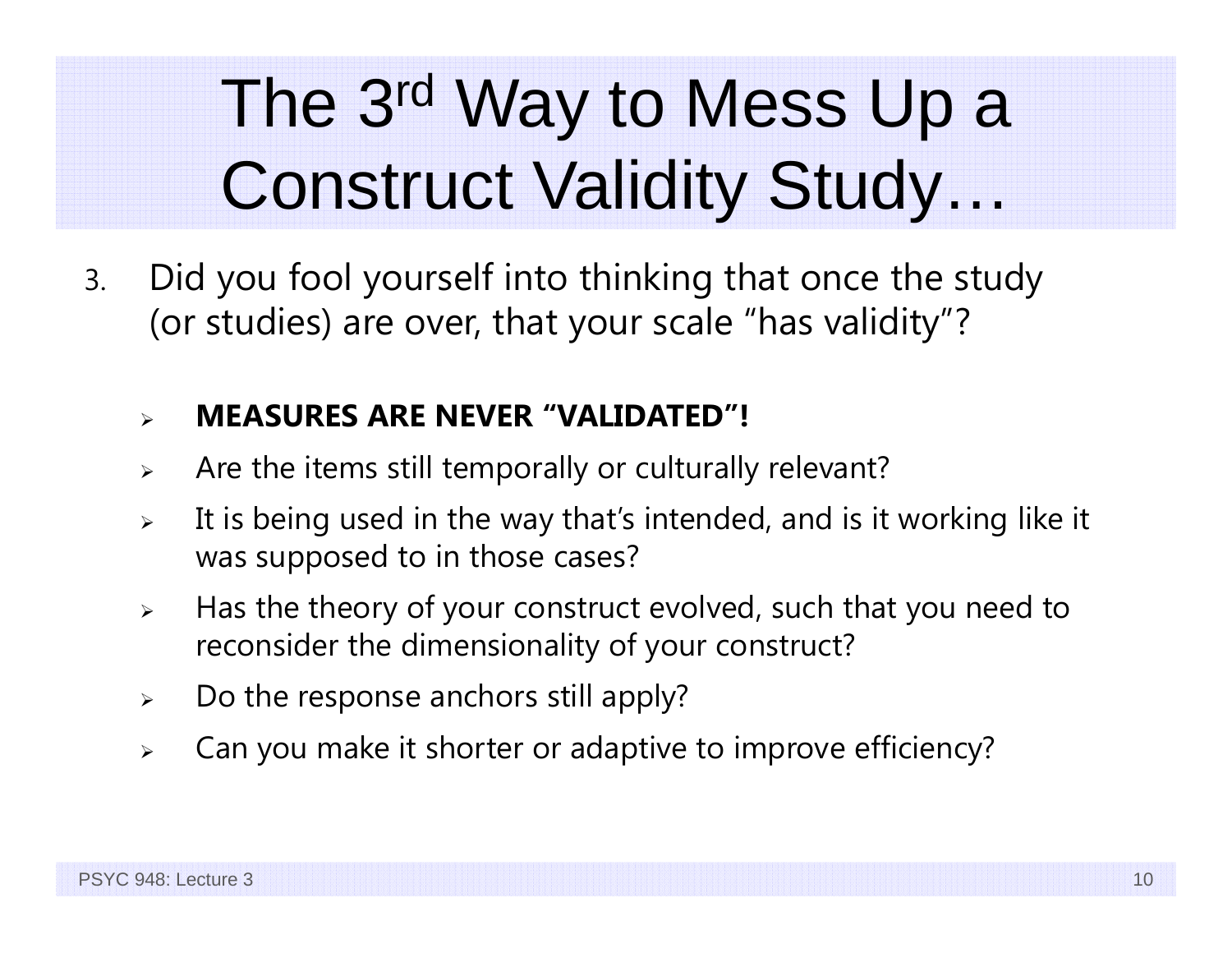### Summary: CTT Validity

- •Reliability is a precursor to validity… coming up next
- • CTT approaches to validity are largely external…
	- $\triangleright$  Depend on detecting expected relationships with other constructs, which can be found or not found for many other reasons besides problems with validity
	- $\triangleright$  This kind of externally-oriented validity is sometimes called "nomological span"
	- We'll get to an alternative, more internal approach later…
		- "Construct representation" via explanatory IRT models… stay tuned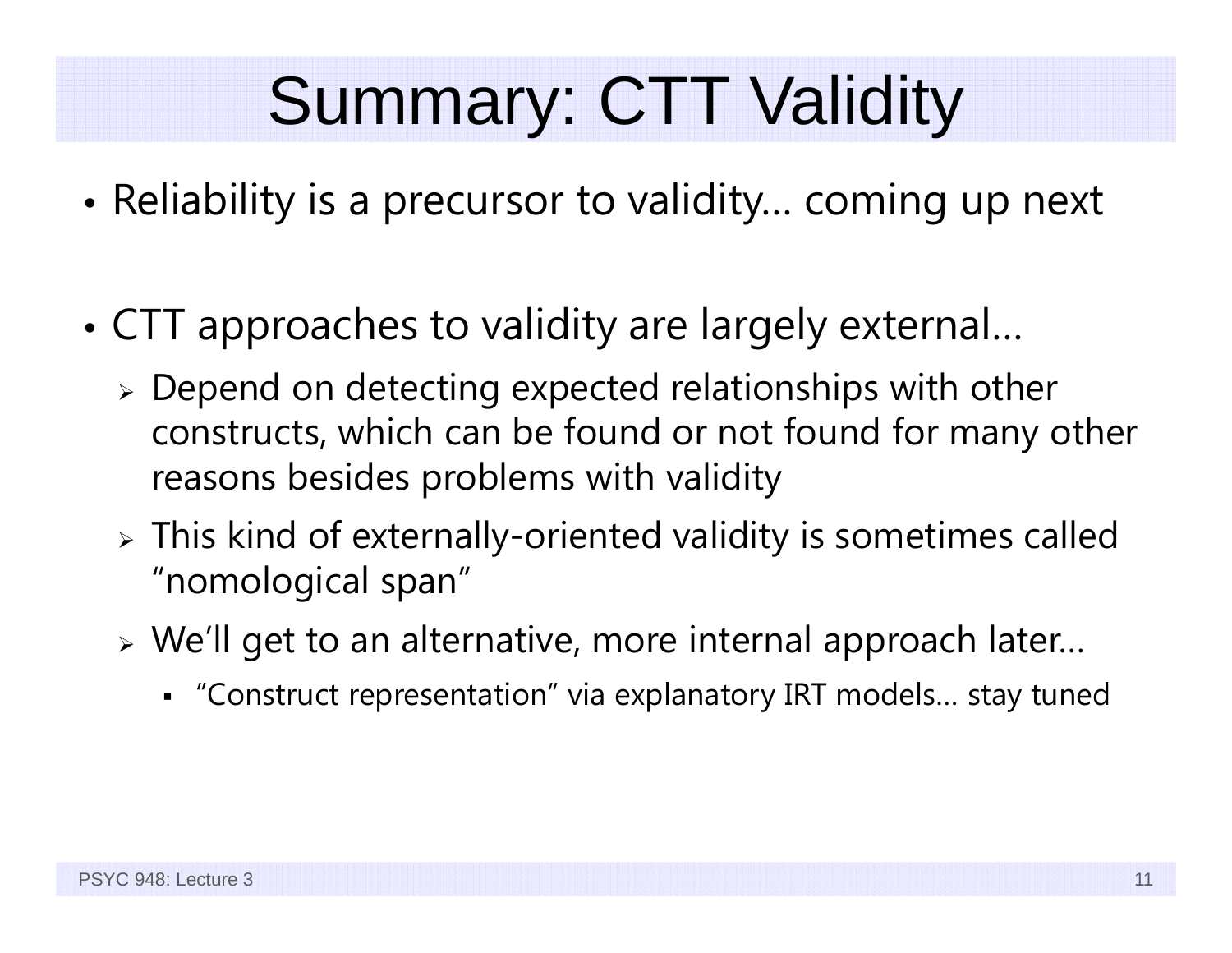### Review: Variances and Covariances

### **Variance:**

Dispersion of y

Variance 
$$
(y_i) = \frac{\sum_{s=1}^{N} (y_{is} - y_i)^2}{N - 1}
$$

#### **Covariance:**

How y's go together, unstandardized

$$
Covariance (y1, y2) = \frac{\sum_{s=1}^{N} (y_{1s} - y_{1})(y_{2s} - y_{2})}{N - 2}
$$

#### **Correlation:**

How y's go together, standardized ( <sup>−</sup>1 to 1)  $_1$ ,  $y_2$ ) =  $\frac{Covariance(y_1, y_2)}{\sqrt{x_1 + (y_2 + y_1)/2}}$  $\text{Correlation } (y_1, y_2) = \frac{\text{Covariance}(y_1, y_2)}{\sqrt{\text{Variance}(y_1)} * \sqrt{\text{Variance}(y_2)}}$ Ξ

$$
N = #
$$
 people,  $s =$  subject,  $i =$ item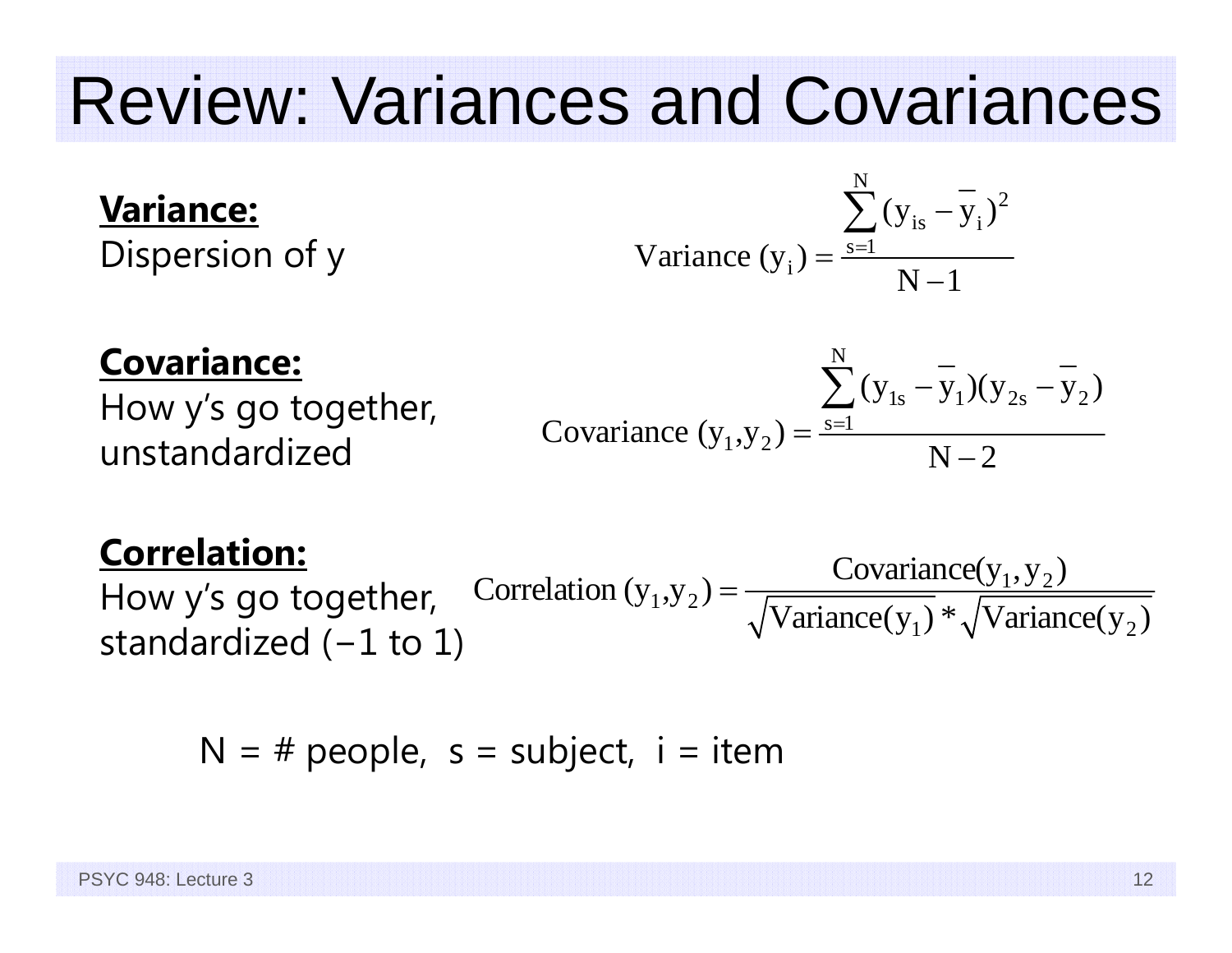### Means and Variances in **Binary** Items

- •• Binary item mean = number correct /  $\#$  items =
- • $\bullet$  Binary item variance =
	- **Note that the variance is dependent on the mean**

|                                                            | $\mathbf{1}$<br>Binary Item Variance and Difficulty |  |  |  |  |  |  |  |  |  |            |
|------------------------------------------------------------|-----------------------------------------------------|--|--|--|--|--|--|--|--|--|------------|
| <b>D</b> $.0$ $.1$ $.2$ $.3$ $.4$ $.5$ $.6$ $.7$ $.8$ $.9$ |                                                     |  |  |  |  |  |  |  |  |  | 1.0        |
| 09. 16 09. 21 16 09. 24 25 24 25 16 09                     |                                                     |  |  |  |  |  |  |  |  |  | $\cdot$ .0 |

TARIE 29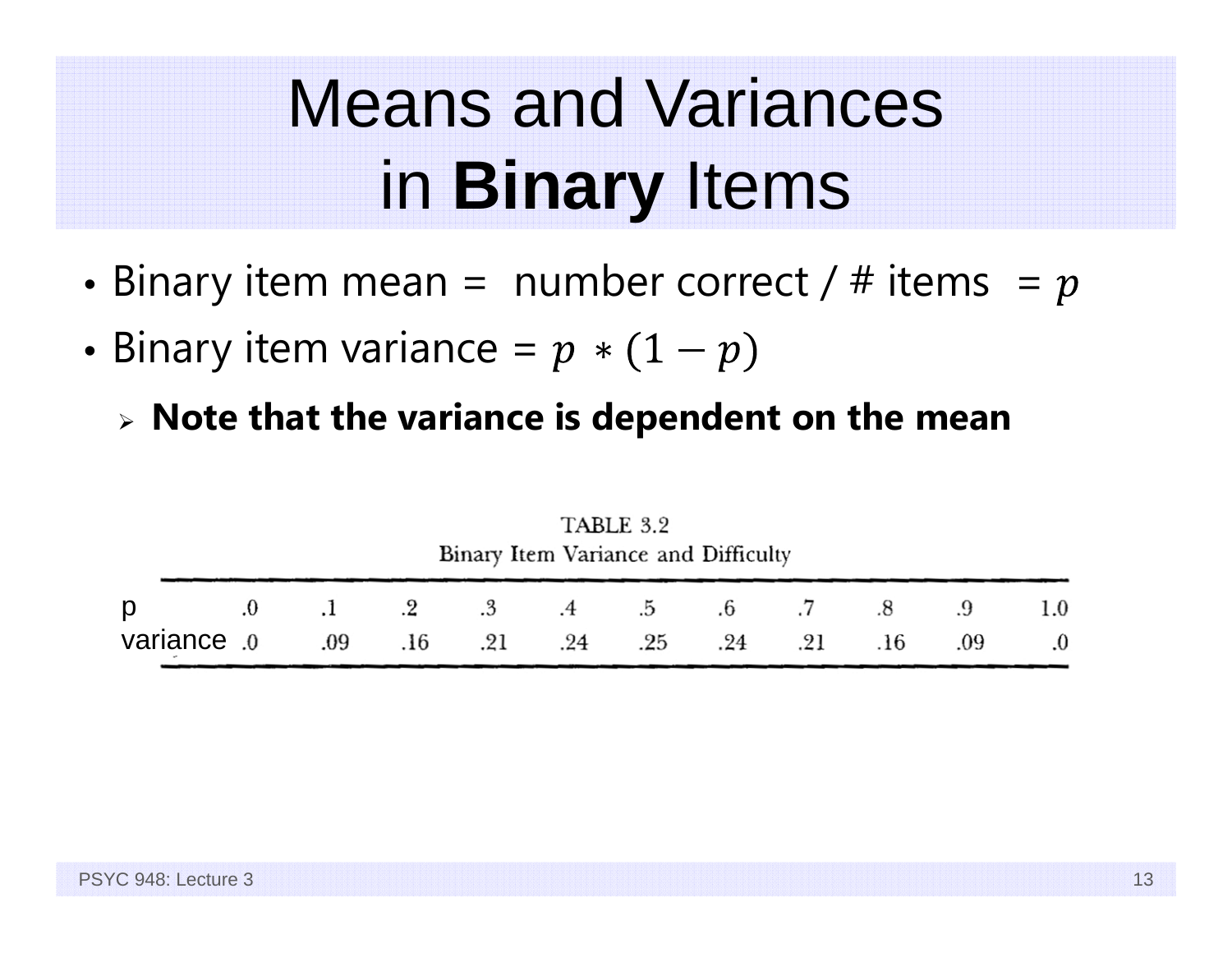### What Goes into the Sum of Items…

• The expected value of a sum of items is the sum of their expected values (which are just their means):

$$
\Rightarrow E(y_1 + y_2) \to E(y_1) + E(y_2) \to \mu_{y1} + \mu_{y2}
$$

• The *variance of a sum of items* is given by the sum of all of the item variances AND the covariances among them:

 $\triangleright \; Var(y_1 + y_2) = Var(y_1) + Var(y_2) + 2Cov(y_1, y_2)$ 

- Where does the '2' come from?
	- Covariance matrix is symmetric
	- $\,$  Sum the whole thing to get to the  $\,$ *variance of the sum* of the items

|                   | ${\cal Y}_1$      | $y_{2}$           |
|-------------------|-------------------|-------------------|
| ${\mathcal{Y}}_1$ | $\sigma_{y1}^2$   | $\sigma_{y1, y2}$ |
| $y_{2}$           | $\sigma_{y1, y2}$ | $\sigma_{y2}^2$   |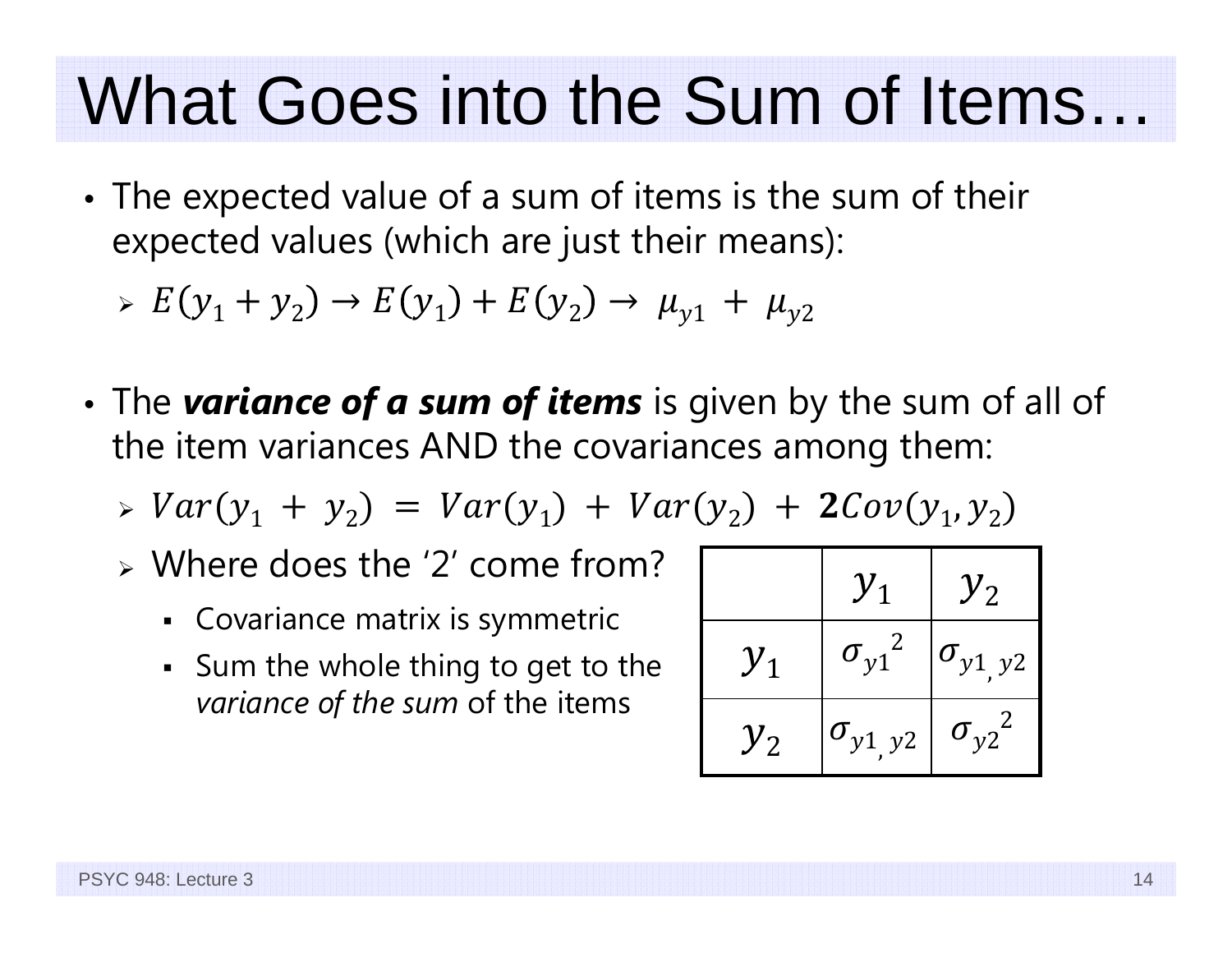### Now, back to your regularly scheduled measurement class…

- • $\bullet$  In CTT, the **TEST** is the unit of analysis:  $\mathbf{Y_{total}} = \mathbf{T} + \mathbf{e}$ 
	- **True score T:**
		- Best estimate of 'latent trait': Mean over infinite replications
	- **Error e:**
		- Expected value (mean) of 0, by definition is uncorrelated with T
		- <sup>e</sup>'s are supposed to wash out over repeated observations
	- **> So the expected value of T is Y** $_{\text{total}}$
	- $>$  In terms of observed test score variance:
		- Observed variance = true variance + error variance
- • Goal is to quantify *reliability*
	- Reliability = true variance / (true variance + error variance)
	- Reliability calculation is conducted on sums across items (so type of item is not relevant), but will require assumptions about the items…

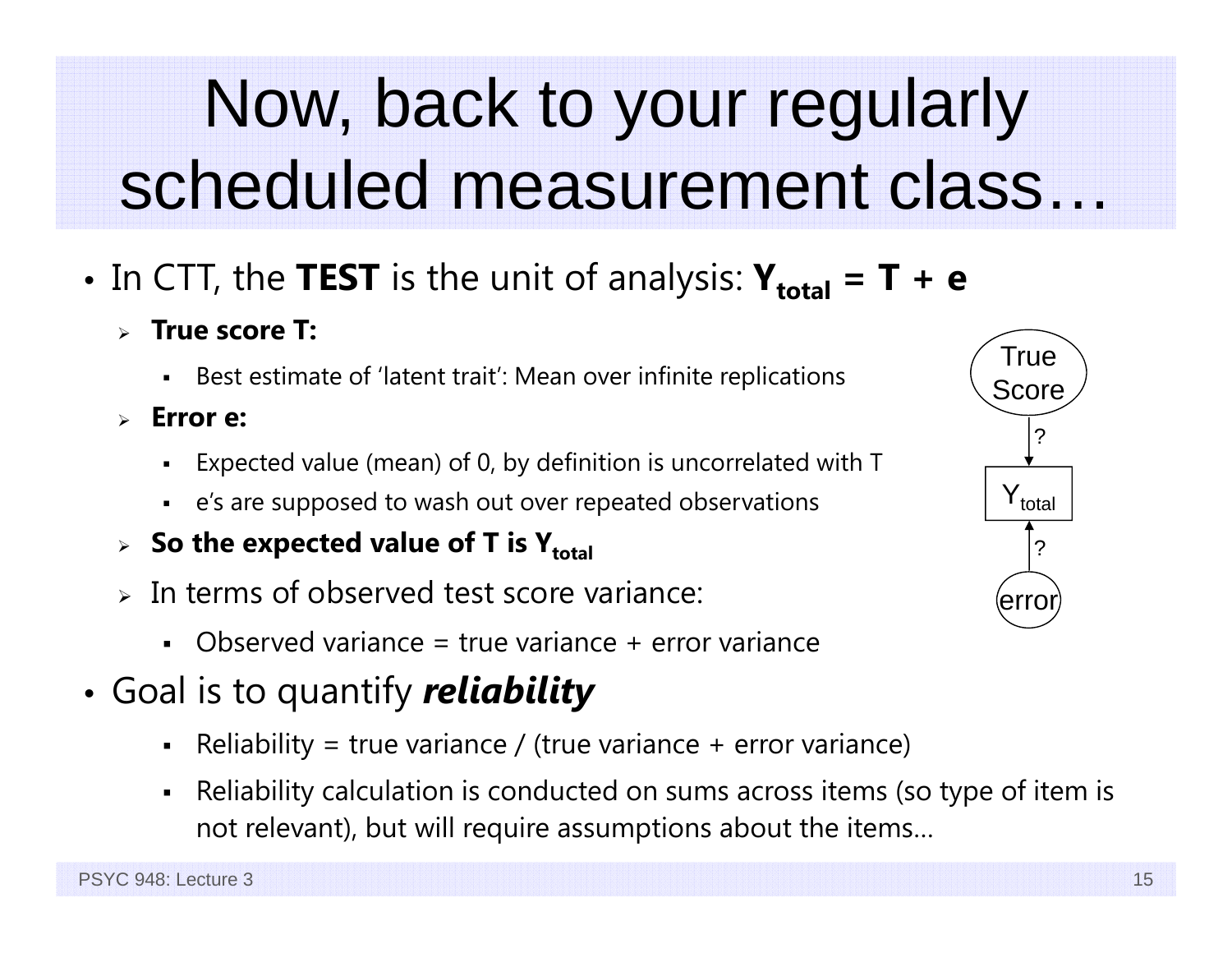### Conceptualizing Reliability:  $Y_{total}$  = True Score + error

- •• Wait a minute… if  $E(Y) = T...$ 
	- $\triangleright\;$  This idea refers to a single person's data... if a test is reliable, then a given person should get pretty much the same score over repeated replications…(except for random "error" processes)
	- $\triangleright$  But we can't measure everybody a gazillion times...
	- $\triangleright$  So, we can conceptualize reliability as something that pertains to a sample of persons instead… by writing it in terms of variances

 $Var(Y) = Var(T) + Var(e)$  $= Var(T) + Var(e) + 2Cov(T, e)$  $= Var(T) + Var(e)$ 

 $Reliability = Var(T) / Var(Y)$ 

 $\triangleright$  Proportion of variance due to "true score" out of total variance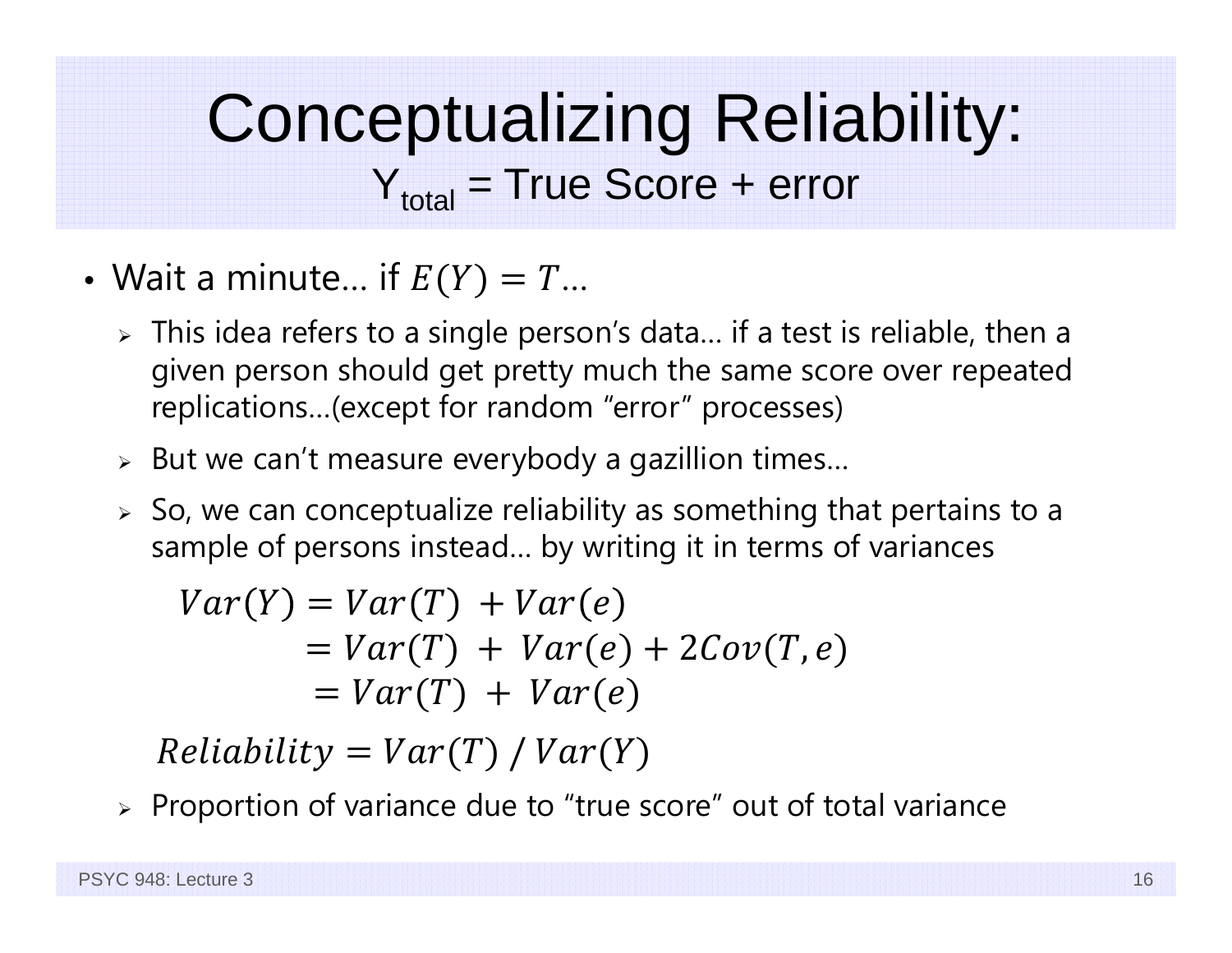# How Only Two Scores Give Us a Reliability Coefficient in CTT

- $\rightarrow$   $y_1 = T + e_1$
- $\rightarrow$   $y_2 = T + e_2$

#### **CTT assumptions to calculate reliability:**

- Same true score (T) observed at both times
- $e_1$  and  $e_2$  are uncorrelated with each other and  $T$
- $\,e_1$  and  $e_2$  have same variance
- $y_1$  and  $y_2$  have same variance

$$
r_{y1,y2} = \frac{\sigma_{y1,y2}}{\sigma_{y1}\sigma_{y2}} = \frac{\sigma_{t+e1,t+e2}}{\sigma_{y1}\sigma_{y2}} = \frac{\sigma_{t,t} + \sigma_{t,e1} + \sigma_{t,e2} + \sigma_{e1,e2}}{\sigma_{y1}\sigma_{y2}} = \frac{\sigma_t^2}{\sigma_y^2}
$$

- Same as:  $Reliability\ of\ Y\ =\ Var(True\ )\ /\ Var(Y)$
- We express unobservable true score variance in terms of the correlation between the two total scores and the variance of the total scores (assumed to be the same across tests)
- We now have an index of how much of the observed test variance is "true" (if we believe all the assumptions)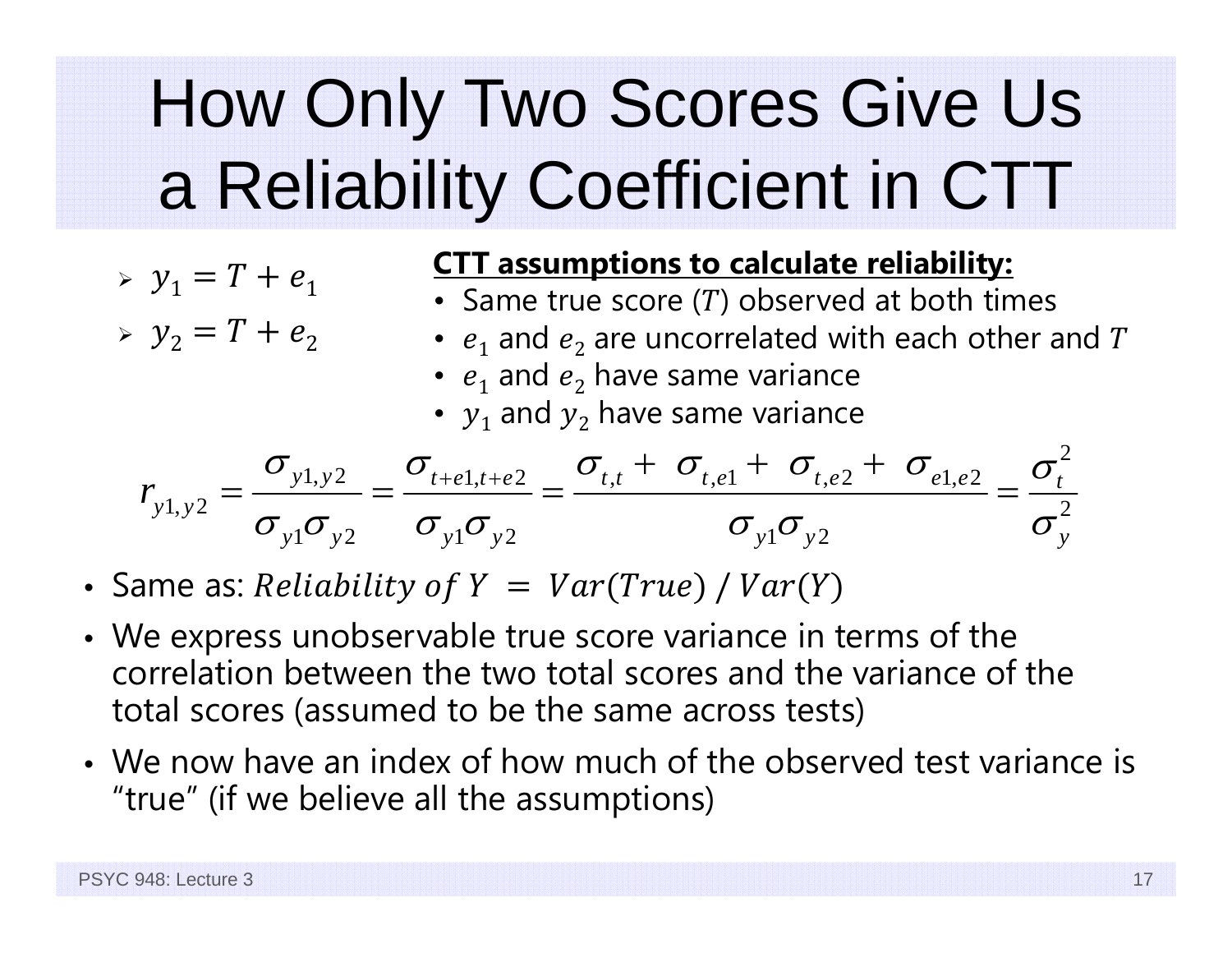### , so how do we get  $Var(e)?$

### 3 main ways of quantifying **reliability**:

- 1. Consistency of same test over time
	- Test-retest reliability
- 2. Consistency over alternative test forms
	- Alternative forms reliability
	- Split-half reliability
- 3. Consistency across items within a test
	- Internal consistency (alpha or KR-20)
- \*\* FYI: Some would say we have violated "ergodicity" by quantifying reliability in this sample-based way…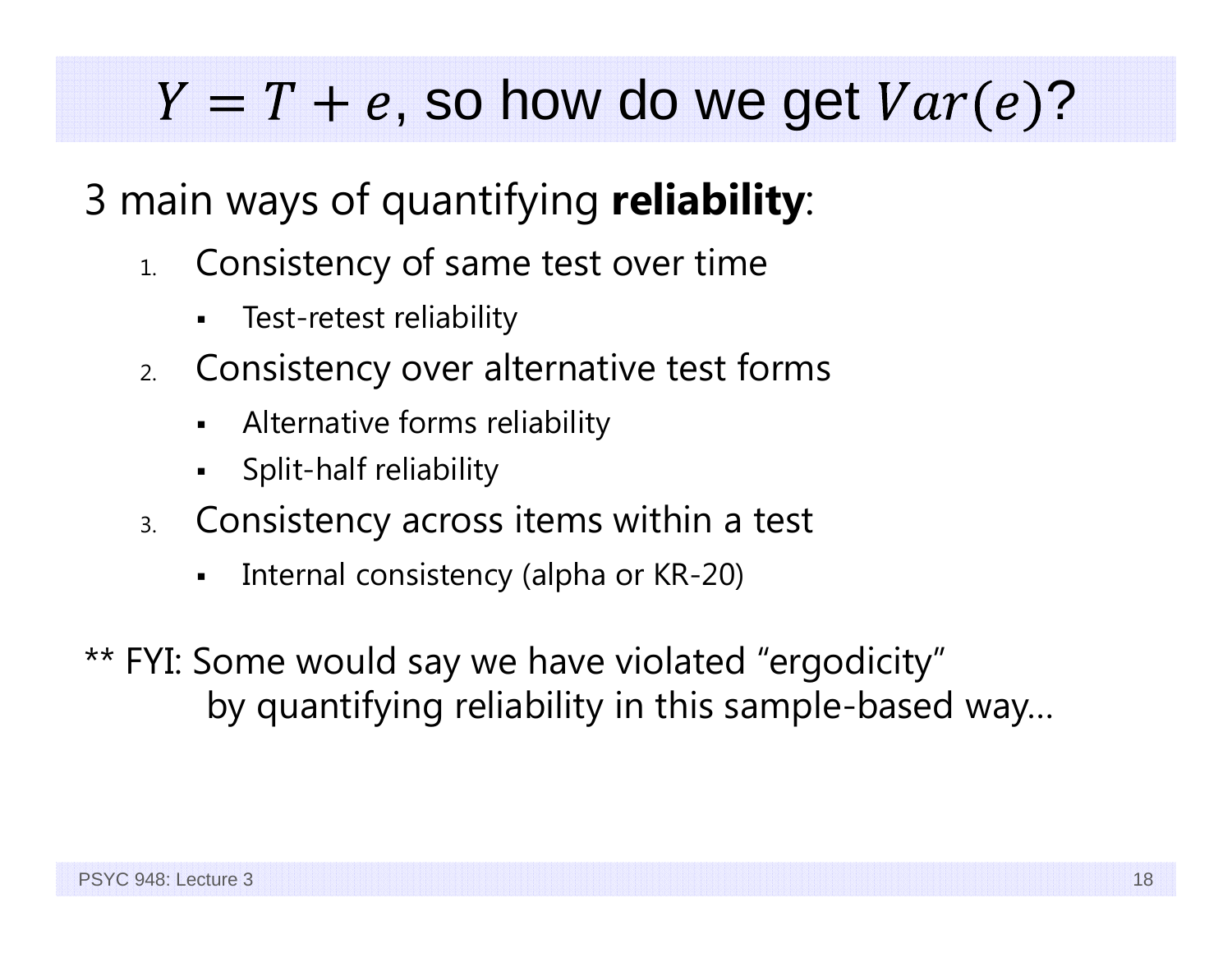# 1. Test-Retest Reliability… What could go wrong?

- In a word, **CHANGE**: Test-retest reliability assumes that any difference in true score is due to measurement error
	- $>$  A characteristic of the test
	- $\triangleright$  It could be due to a characteristic of the person
- In a word, **MEMORY**: Assumes that testing procedure has no impact on a given person's true score
	- $\triangleright$  Reactivity can lead to higher scores: learning, familiarity, memory...
	- $\triangleright$  Reactivity can lead to lower scores: fatigue, boredom...
- In a word (or two), **TEMPORAL INTERVAL**
	- Which test-retest correlation is the 'right' one?
	- $\triangleright$  Should vary as a function of time (longer intervals  $\rightarrow$  smaller correlation)
	- Want enough distance to as to limit memory; not enough so as to observe change… how long is that, exactly?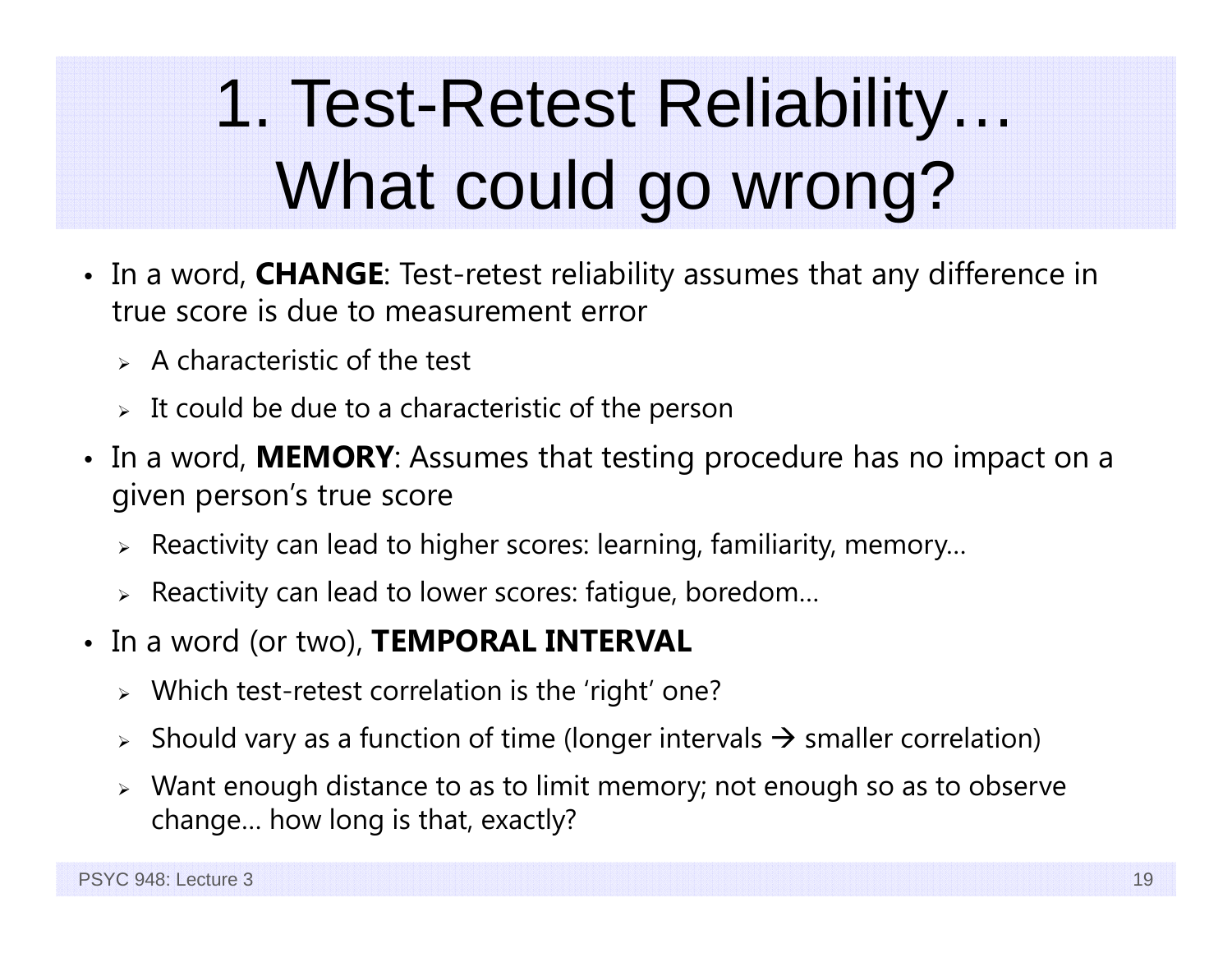### 2a. Alternative Forms Reliability

- Two forms of same test administered… ("close" in time)
	- $\triangleright$  Different items on each, but still measuring same construct
	- $\triangleright$  Forms need to be 'parallel' more about this later, but basically means no systematic differences between in the summary properties of the scales (means, variances, covariances, etc.)
		- Responses should differ ONLY because of random fluctuation (e)
- • Same exact logic… correlation between two forms is an index of reliability  $\boldsymbol{\rightarrow}$  or Var(True) / Var(Y)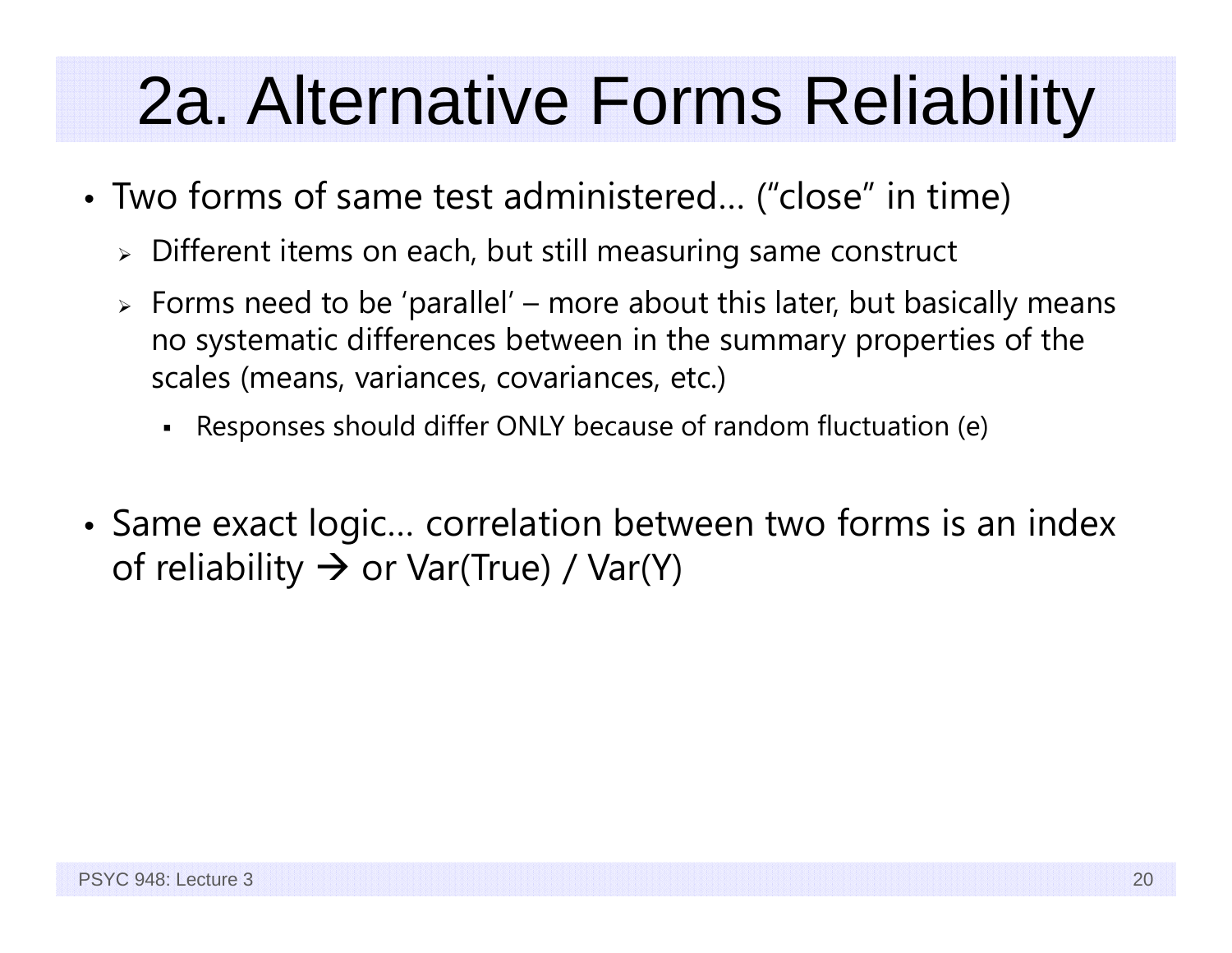### 2b. Split-Half Reliability

- •• Don't have two separate forms? No problem!
- •• Just take one test and split it in half!  $\rightarrow$  Two "forms"
	- $\triangleright$  e.g., odd items = y $_1$ , even items = y $_2$
	- $\triangleright$  No problems with change or retest...

…BUT – reliability is based on half as many items

- So let's extrapolate what reliability would be with twice as many items…Use a reduced form of the Spearman Brown Prophecy Formula (more on this later)
	- $\rightarrow$  Reliability $_{new} = 2 * Reliability_{old} / 1 + Reliability_{old}$
	- Example: ܴ݈ܾ݈݁݅ܽ݅݅ݕݐ݈݀ ൌ .75? ܴ݈ܾ݈݁݅ܽ݅݅ݕݐ݊݁ݓ ൌ <sup>2</sup> <sup>∗</sup> .75 / 1.75 ൌ .86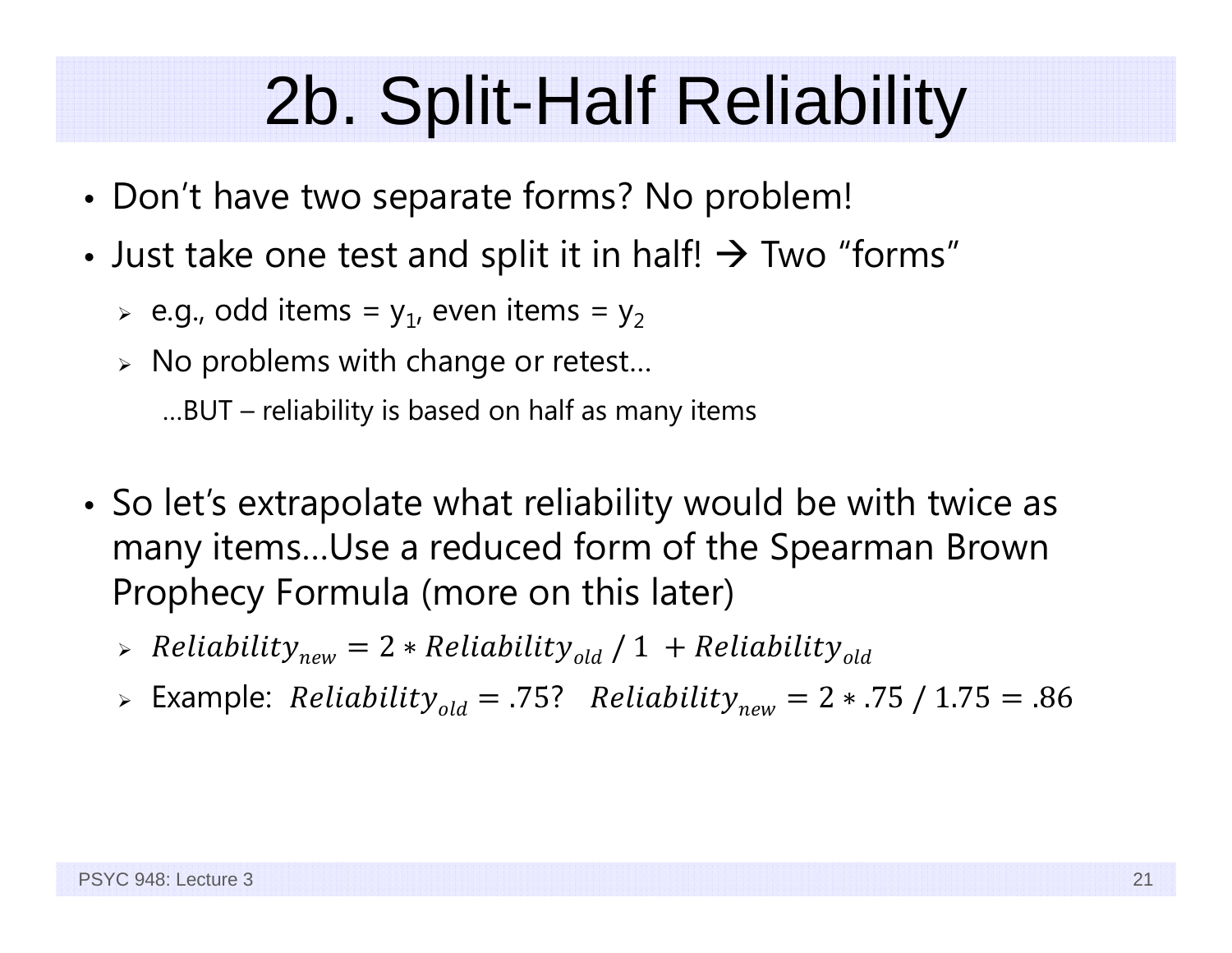# Ta-da! More Reliability… What could go wrong?

Alternative Forms Reliability:

- In a word, **PARALLEL**:
	- Have to believe forms are sufficiently parallel: both tests have same mean, same variance, same true scores and true score variance, same error variance… AND by extrapolation (more on this later), all items within each test and across tests have equivalent psychometric properties and same covariances and correlations between them
	- $\triangleright$  Still susceptible to problems regarding change or retest effects

### Split-Half Reliability:

• In a word (or two), **WHICH HALF**: There are many possible splits that would yield different reliability estimates… (125 for 10 items)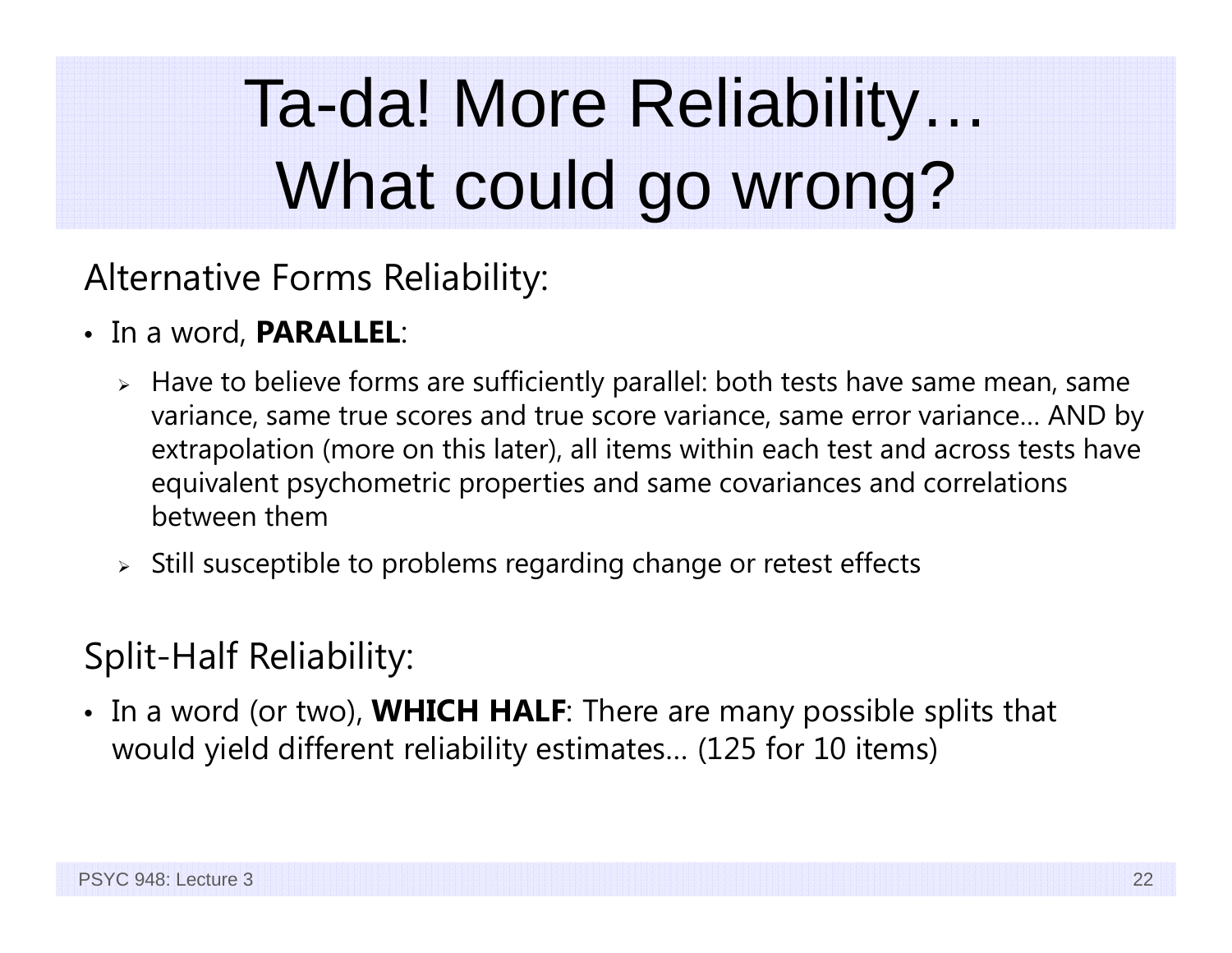### 3. Internal Consistency

- • For quantitative items, this is Cronbach's Alpha…
	- Or 'Guttman-Cronbach alpha' (Guttman 1945 > Cronbach 1951)
	- Another equivalent form of alpha for binary items: KR 20
- • Alpha is described in multiple ways:
	- $\triangleright$  Is the mean of all possible split-half correlations
	- $\triangleright$  As an index of "internal consistency"
		- Although Rod dislikes this term… everyone else uses it
	- $\triangleright$  Is lower-bound estimate of reliability under assumptions that:
		- Г ■ All items are **tau-equivalent** → equally related to the true score
		- Item **errors are uncorrelated** (can be biased low or high if correlated)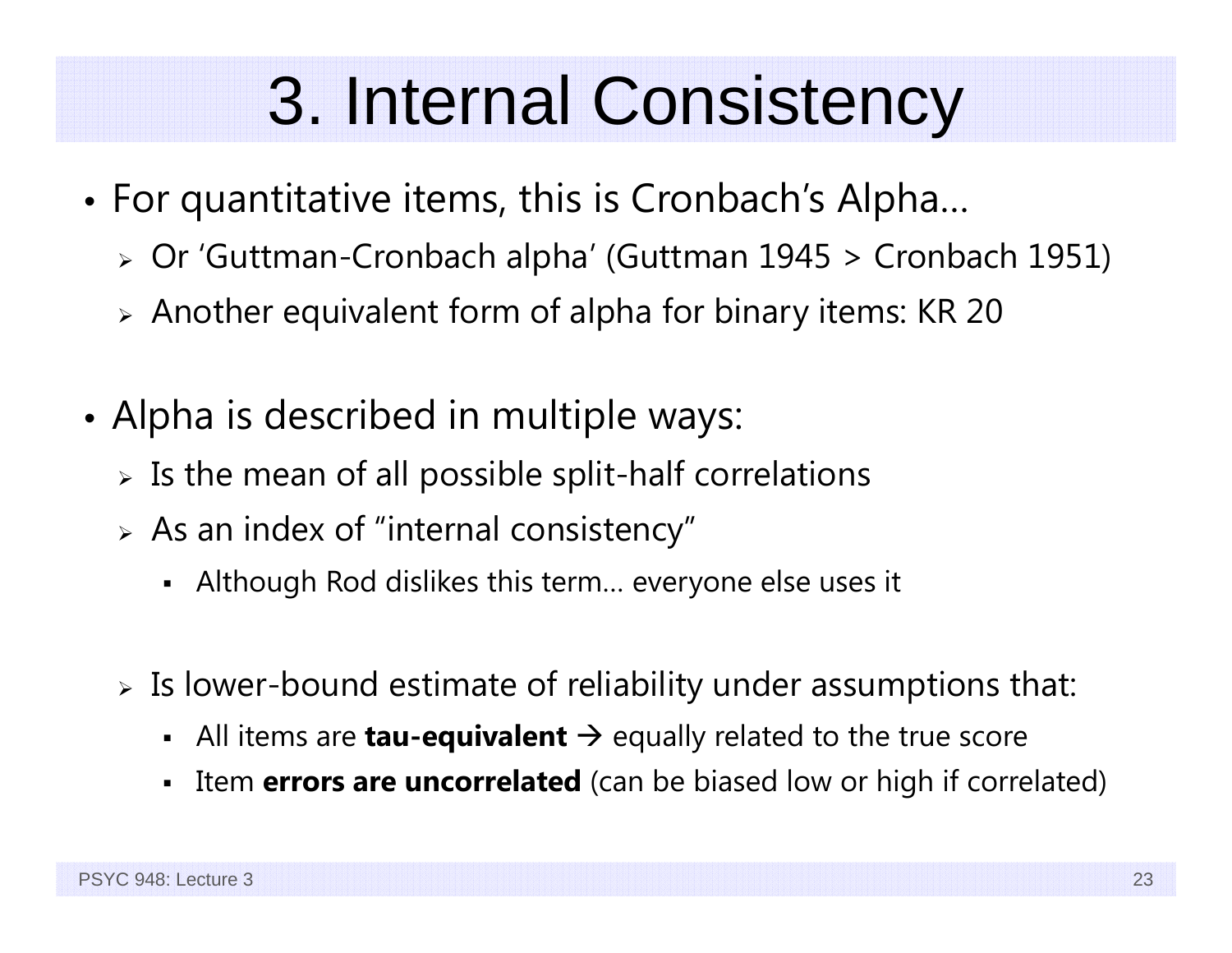### Where Alpha Comes From

- The **sum of the item variances** is given by:
	- $\triangleright \; Var(I_1) + Var(I_2) + Var(I_3) \dots + Var(I_k) \rightarrow \text{just the item variances}$
- • The **variance of the sum of the items (total score)** is given by the sum of ALL the item variances and covariances:

$$
\triangleright \ Var(I_1 + I_2 + I_3) = Var(I_1) + Var(I_2) + Var(I_3) \dots + 2Cov(I_1, I_2) + 2Cov(I_1, I_3) + 2Cov(I_2, I_3) \dots
$$

- Where does the '2' come from?
	- Covariance matrix is symmetric
	- $\,$  Sum the whole thing to get to the  $\,$ variance of the sum of the items

|                |                              | $\mathfrak{c}_2$ | $\mathbf{z}$  |
|----------------|------------------------------|------------------|---------------|
|                | $\overline{2}$<br>$\sigma_1$ | $\sigma_{12}$    | $\sigma_{13}$ |
| 1 <sub>2</sub> | $\sigma_{21}$                | $\sigma_2^2$     | $\sigma_{23}$ |
| $\mathbf{c}$   | $\sigma_{31}$                | $\sigma_{32}$    | $\sigma_3^2$  |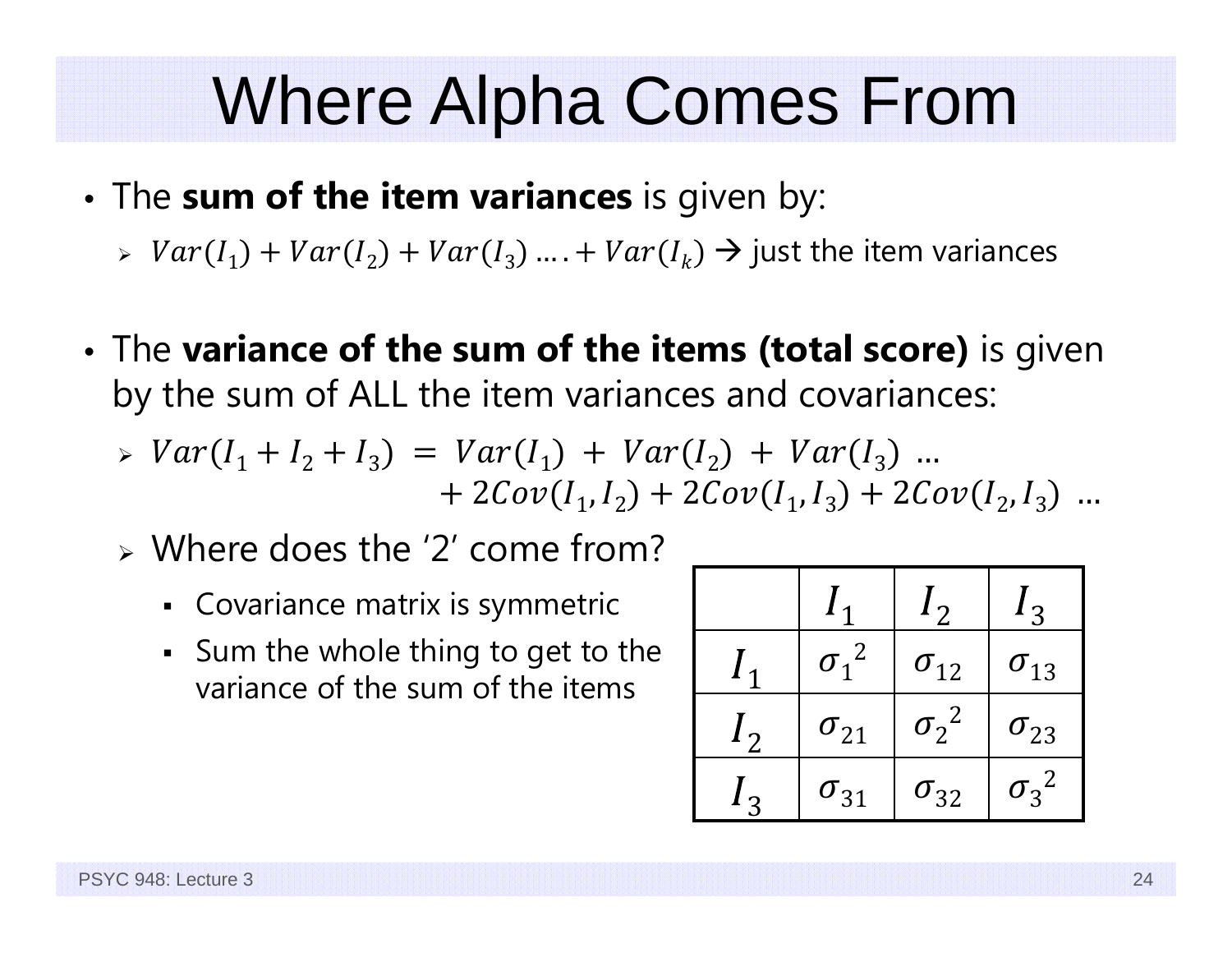### Cronbach's Alpha

k variance of total  $-$  sum of item variances  $alpha = \frac{k-1}{k-1}$  variance of total Ξ Ξ Covariance Version:  $k = #$  items

Numerator reduces to just the covariance among items

#### *Sum of the item variances* **…**

 $Var(I_1) + Var(I_2) ... = Var(I_1) + Var(I_2) \rightarrow$  just the item variances *Variance of the sum of the items (total score)* **… PLUS** 

 $Var(I_1 + I_2 ...)=Var(I_1) + Var(I_2) + 2Cov(I_1, I_2)$ 

- $\triangleright$  So, if the items are related to each other, the variance of the sum of the items should be bigger than the sum of the item variances
- $\triangleright$  How much bigger depends on how much covariance among the items—the primary index of relationship

**covariances**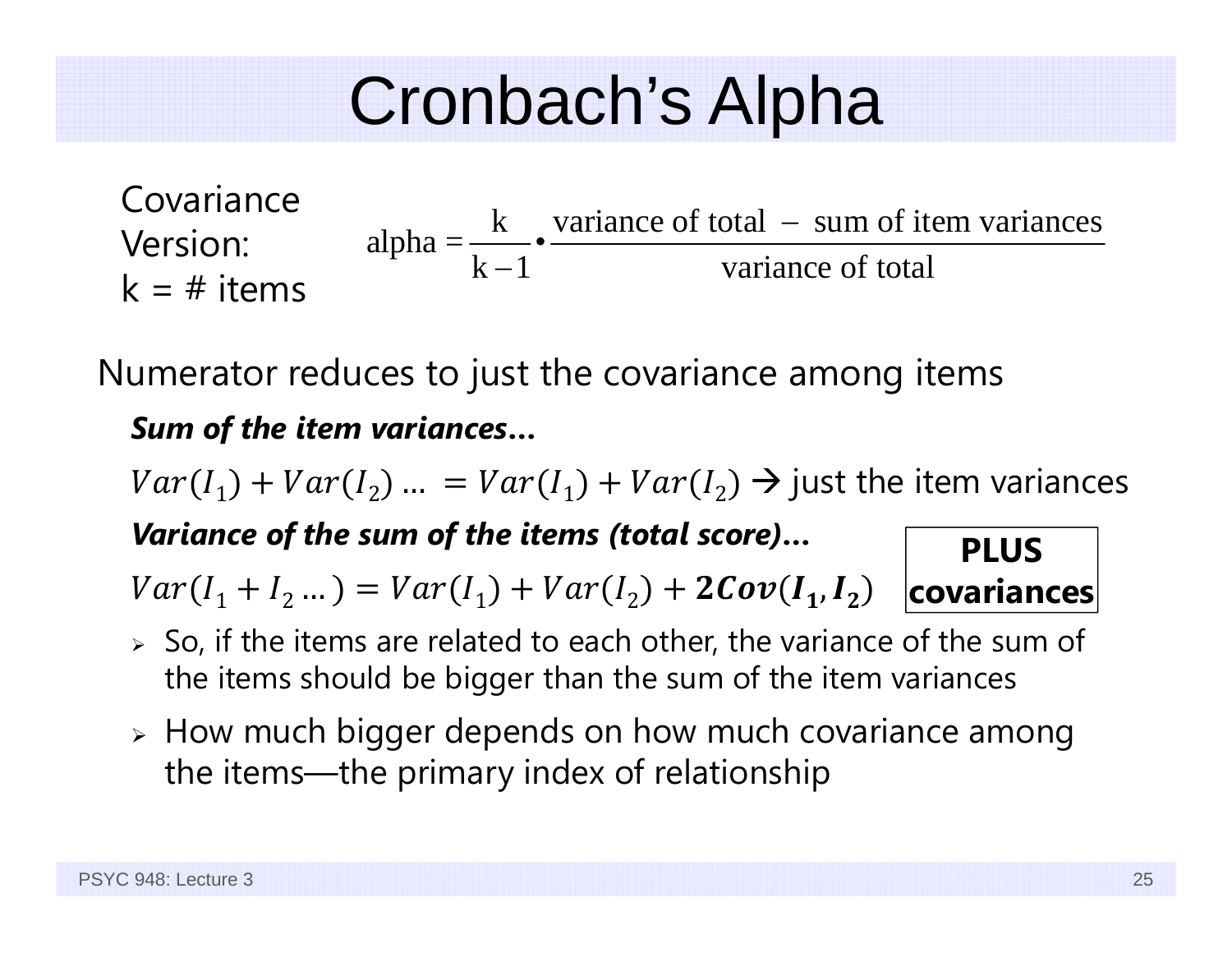### Cronbach's Alpha

• **Alpha** is a lower-bound estimate of reliability assuming that **all items are tau-equivalent with uncorrelated errors**

Correlation

\nVersion:

\nAlpha = 
$$
\frac{kr}{1 + r(k-1)}
$$

\nWhere  $\bar{r}$  is mean

\ninter-item correlation

\n**k = # items**

- You'll note alpha depends on two things (k and r), and thus there are 2 potential ways to make alpha bigger…
	- $\triangleright$  (1) Get more items, (2) increase the average inter-item correlation
- Potential problems:
	- $\triangleright$  But can you keep adding more items WITHOUT decreasing the average inter-item correlation???
	- $\triangleright$  Does not take into account the spread of the inter-item correlations, and thus **alpha does NOT assess dimensionality of the items**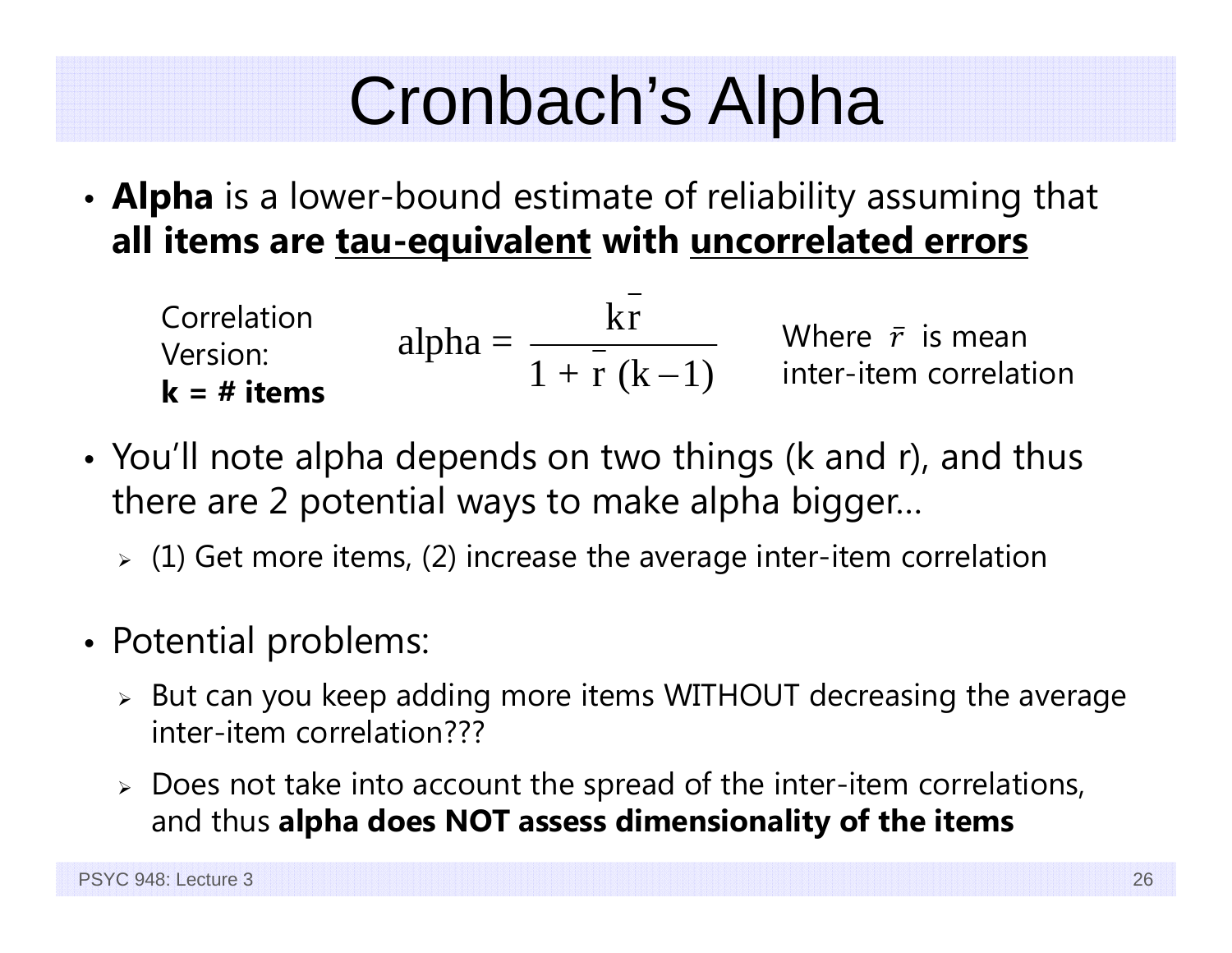### How to Get Alpha UP

#### TABLE 1

Values of Cronbach's Alpha for Various Combinations of Different

| Number                                                                                                                                | <b>Average Interitem Correlation</b>                  |              |                                   |              |              |                                        |  |  |  |  |
|---------------------------------------------------------------------------------------------------------------------------------------|-------------------------------------------------------|--------------|-----------------------------------|--------------|--------------|----------------------------------------|--|--|--|--|
| of Items<br>$alpha =$                                                                                                                 | O.                                                    | 2            |                                   | .6           | .8           | 1.0                                    |  |  |  |  |
| 2                                                                                                                                     | .000                                                  | .333         | .572                              | .750         | .889         | 1,000                                  |  |  |  |  |
| kr                                                                                                                                    | .000                                                  | .500         | .727                              | .857         | .941         | 1.000                                  |  |  |  |  |
| $1 + r (k-1)$<br>8                                                                                                                    | .000<br>.000                                          | .600<br>.666 | .800<br>.842                      | .900<br>.924 | ,960<br>,970 | 1.000<br>1,000                         |  |  |  |  |
| 10                                                                                                                                    | .000                                                  | .714         | .870                              | .938         | .976         | 1,000                                  |  |  |  |  |
| alpha<br>$k$ – alpha* $k$ +alpha<br>For the GRE subject<br>test, alpha = $.95$<br>for about 205 items,<br>which means $\bar{r}$ = .08 | 1.00<br>0.80<br>0.60<br>Alpha<br>0.40<br>0.20<br>0.00 | 3<br>6       | 9<br>12<br><b>Number of Items</b> | 18<br>15     | 21           | $-r = .30$<br>$-r = .20$<br>$-r = .10$ |  |  |  |  |

#### Number of Items and Different Average Interitem Correlations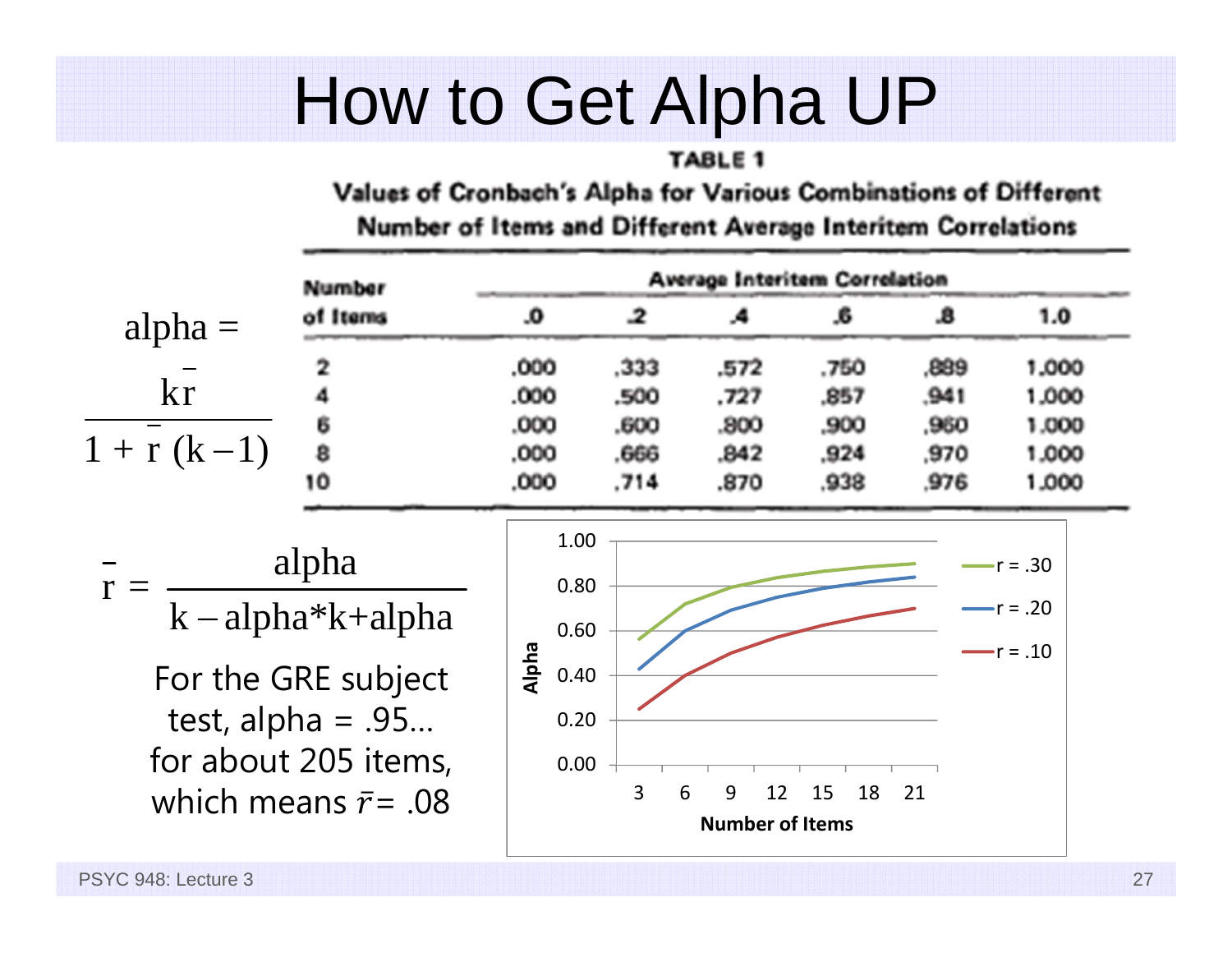## Ta-da! Alpha as Reliability… What could go wrong?

• Alpha does not index **<u>dimensionality</u>**  $\rightarrow$  it does NOT index the extent to which items measure the same construct

| TABLE 13.2. Interitem Correlation Matrices for Two Hypothetical Tests with the Same<br>Coefficient Alpha Reliability of .81 |                      |                      |                      |           |                      |                      |                      |                      |   |    |          |                      |               |            |                |            |   |
|-----------------------------------------------------------------------------------------------------------------------------|----------------------|----------------------|----------------------|-----------|----------------------|----------------------|----------------------|----------------------|---|----|----------|----------------------|---------------|------------|----------------|------------|---|
|                                                                                                                             |                      |                      |                      |           |                      | Test A with 10 items |                      |                      |   |    |          | Test B with 6 items  |               |            |                |            |   |
| Variable                                                                                                                    |                      | ∍                    |                      |           |                      |                      |                      | g                    | 9 | 10 | Variable |                      | 2             |            |                |            | 6 |
| ı.                                                                                                                          |                      |                      |                      |           |                      |                      |                      |                      |   |    | 1.       |                      |               |            |                |            |   |
| 2.                                                                                                                          | .3                   |                      |                      |           |                      |                      |                      |                      |   |    | 2.       | $6^{\circ}$          |               |            |                |            |   |
| 3.                                                                                                                          | $\cdot$ <sub>3</sub> | .3                   |                      |           |                      |                      |                      |                      |   |    | 3.       | 6.6                  | $\mathbf{a}$  |            |                |            |   |
| 4.                                                                                                                          | $\cdot$ 3            | $\cdot$ 3            | $\cdot$ <sub>3</sub> |           |                      |                      |                      |                      |   |    | 4.       | $\cdot$ <sub>3</sub> | $\cdot$ 3     |            |                |            |   |
| 5.                                                                                                                          | $\cdot$ 3            | $\cdot$ 3            | $\cdot$ <sub>3</sub> | .3        |                      |                      |                      |                      |   |    | 5.       | $\cdot$ <sub>3</sub> | $\mathbf{.3}$ | .3         | $\epsilon$     |            |   |
| 6.                                                                                                                          | $\cdot$ <sub>3</sub> | .3                   | .3                   | $\cdot$ 3 | $\cdot$ <sub>3</sub> |                      |                      |                      |   |    | 6.       | $\cdot$ 3            | .3            | $\cdot$ .3 | 6 <sup>6</sup> | $\epsilon$ |   |
| 7.                                                                                                                          | $\cdot$ <sub>3</sub> | .3                   | $\cdot$ <sub>3</sub> | .3        | $\cdot$ <sub>3</sub> | .3                   |                      |                      |   |    |          |                      |               |            |                |            |   |
| 8.                                                                                                                          | $\cdot$ <sub>3</sub> | $\cdot$ 3            | $\cdot$ <sub>3</sub> | .3        | $\cdot$ <sub>3</sub> | .3                   | $\cdot$ 3            |                      |   |    |          |                      |               |            |                |            |   |
| 9.                                                                                                                          | .3                   | .3                   | $\cdot$ 3            | .3        | $3^{\circ}$          | $\cdot$ 3            | $\cdot$ <sub>3</sub> | $\cdot$ <sub>3</sub> |   |    |          |                      |               |            |                |            |   |
| 10.                                                                                                                         | $\cdot$ <sub>3</sub> | $\cdot$ <sub>3</sub> | $\cdot$ <sub>3</sub> | $\cdot$ 3 | $\cdot$ <sub>3</sub> | $\cdot$ <sup>3</sup> | $\cdot$ <sub>3</sub> | $\cdot$ 3            |   |    |          |                      |               |            |                |            |   |

- The *variability* across the inter-item correlations matters, too!
- We will use item-based models (CFA, IRT) to examine dimensionality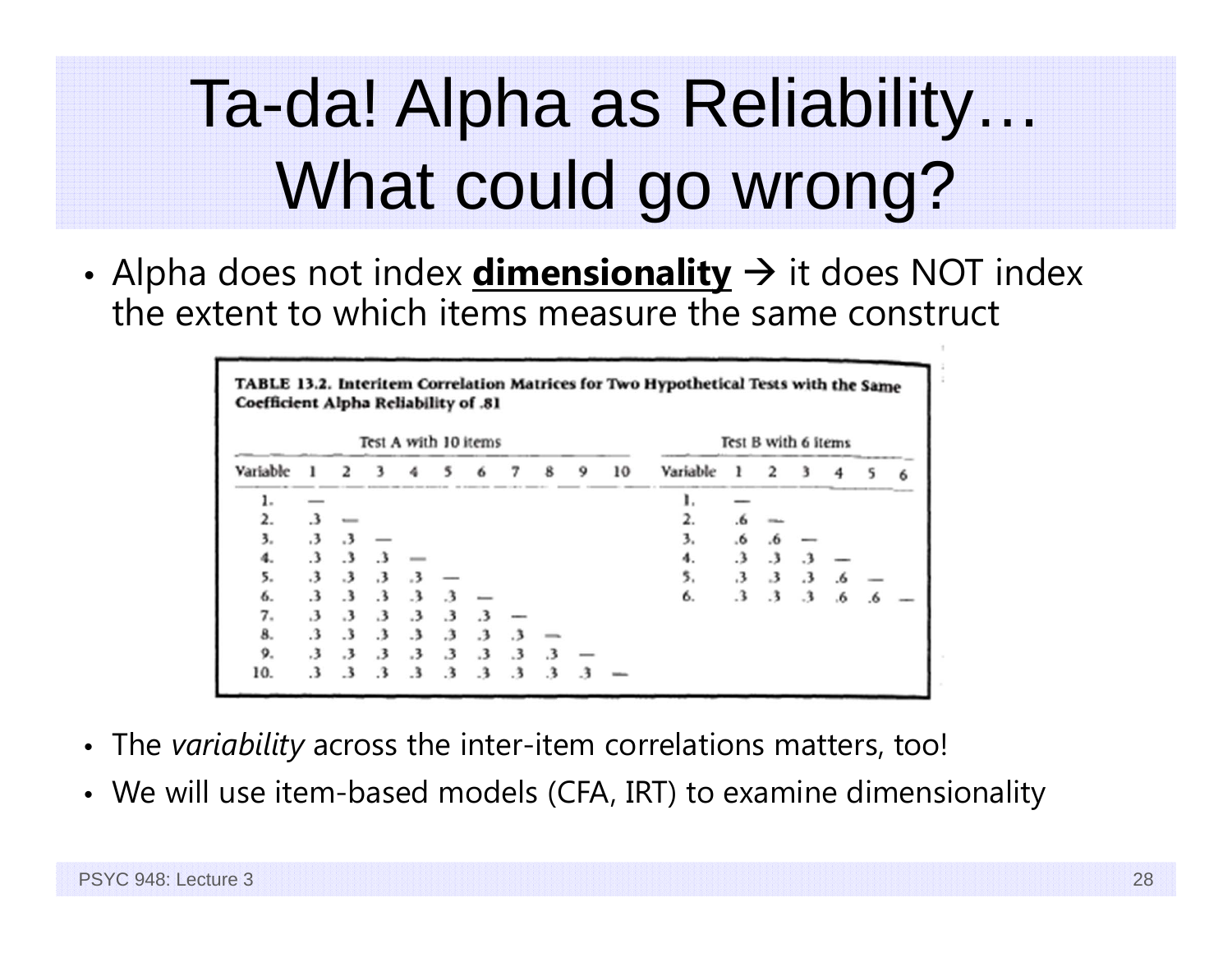### Using CTT Reliability Coefficients: Back to the People

- Reliability coefficients like alpha are useful for describing the test behavior in the overall sample… Var(Y) = Var(T) + Var(e)
- • But reliability is a means to an end in interpreting a score for a given individual—we use it to get the error variance
	- Var(T) = Var(Y)\*reliability; so Var(e) = Var(Y) Var(T)
	- **95% CI for individual score = Y ± 1.96\*SD(e)**
	- $\triangleright$  Precision of true score estimate in the metric of the original variable
	- > Example: Y = 100, Var(e) = 9  $\rightarrow$  95% CI ≈ 94 to 106<br>Y = 100, Var(e) = 25  $\rightarrow$  95% CI ≈ 90 to 110
	- $\triangleright$  Note this assumes a symmetric distribution, and thus will go out of bounds of the scale for extreme scores bounds of the scale for extreme scores
	- Note this assumes the SD(e) or the **SE for each person is the same**
	- *Cue mind-blowing GRE example*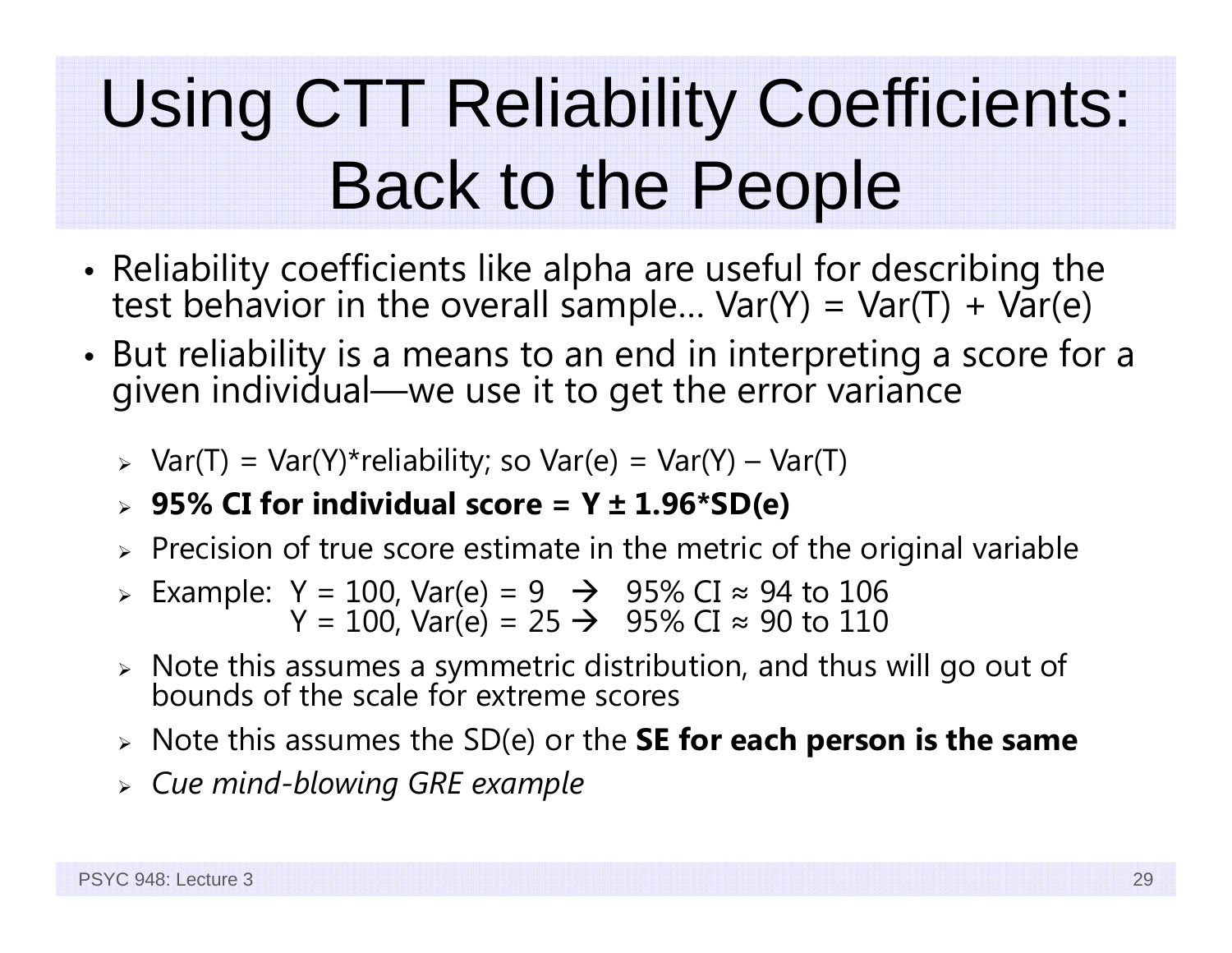### 95% Confidence Intervals: Verbal *SEM ranges from 14 to 35*



PSYC 948: Lecture 3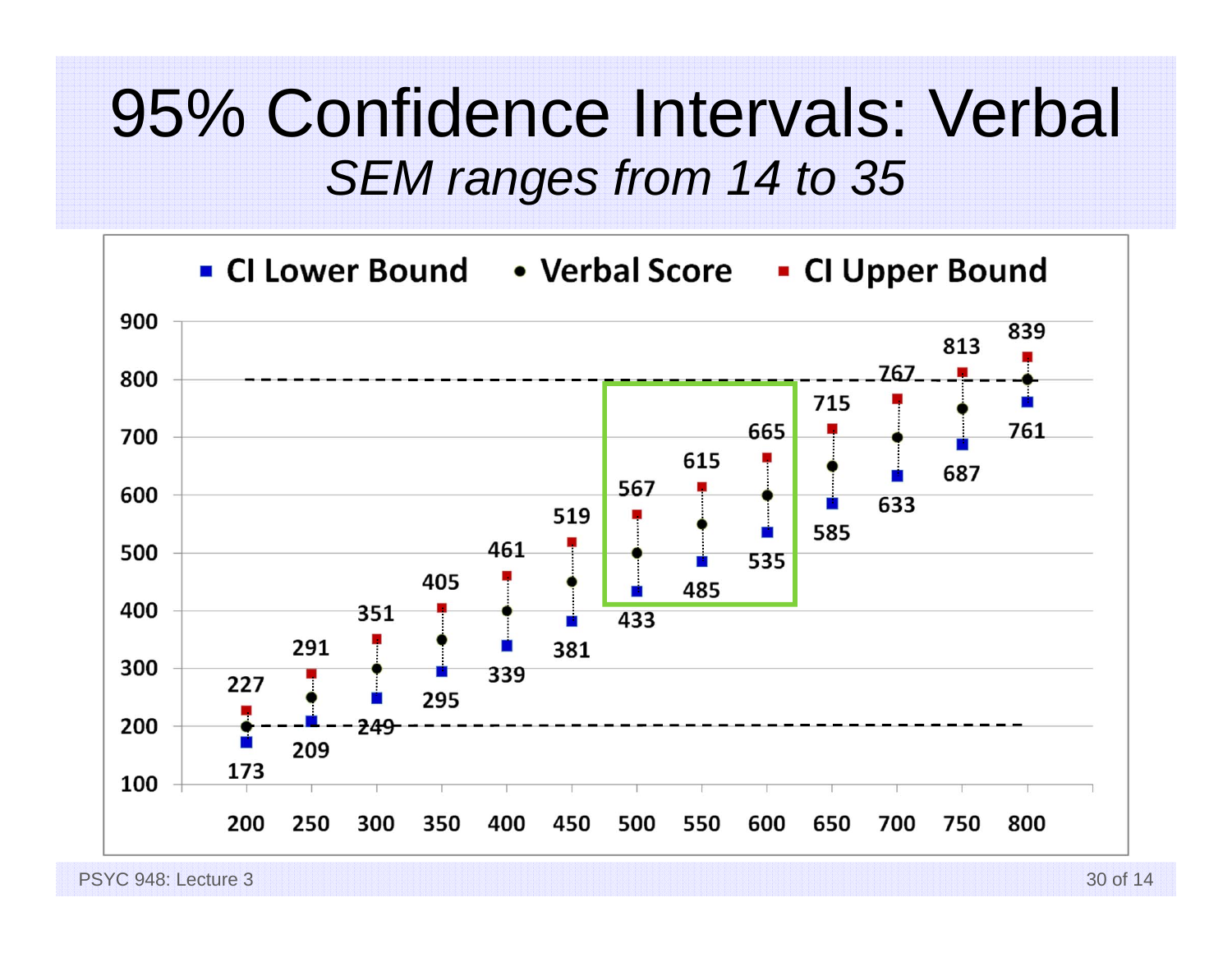### 95% Confidence Intervals: Quantitative *SEM ranges from 9 to 55*



PSYC 948: Lecture 3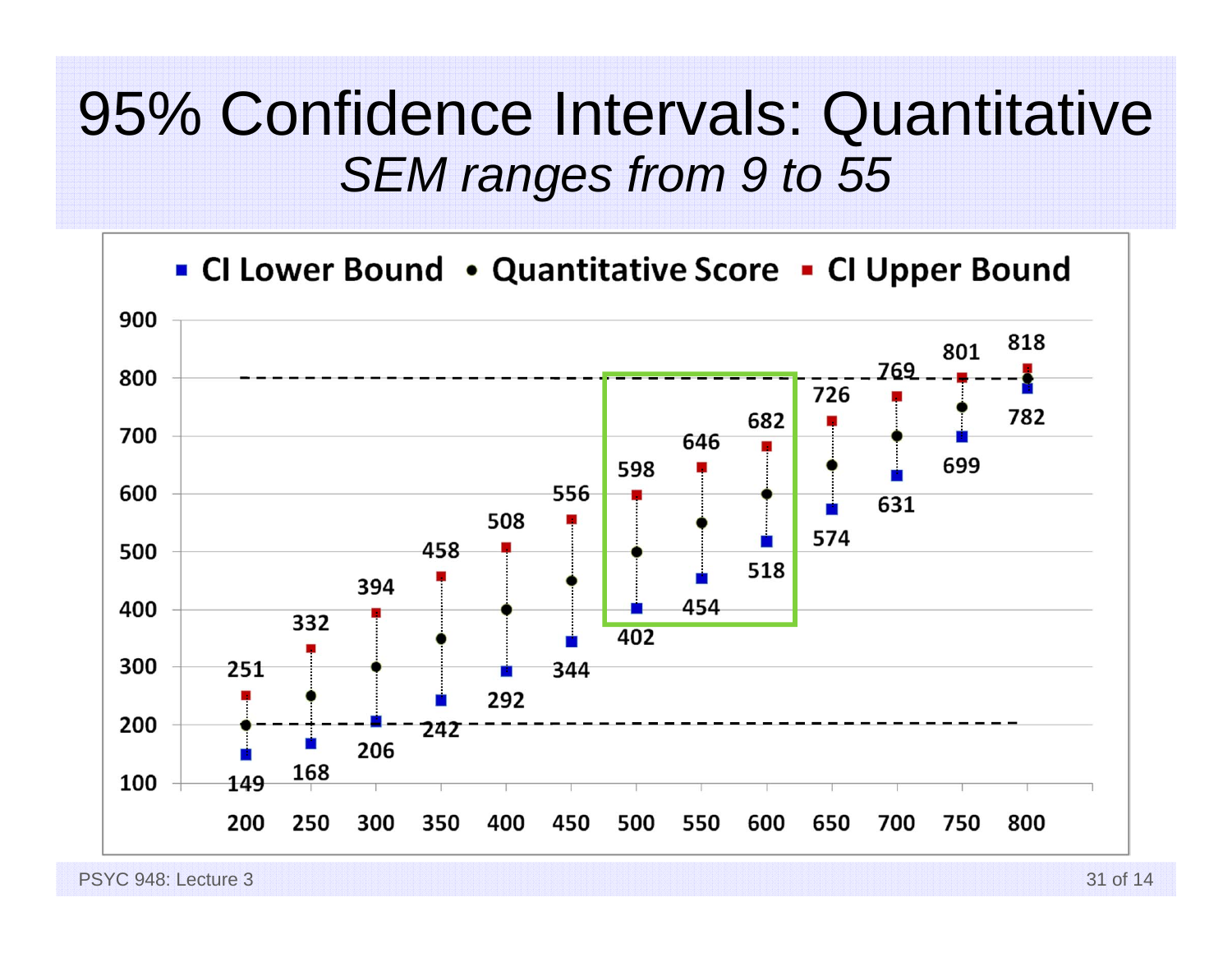### Another Problem with Reliability

- • Note that the formula for reliability is the Pearson correlation
	- > Pearson *r* standardizes each variable, so that differences in mean and variance between variables don't matter…
	- So Pearson correlation indexes *relative*, not *absolute* agreemen<sup>t</sup>
- • But the reliability formula assumes that the mean and variance of the true and observed scores are the same…
	- $\triangleright$  What if this is not the case?
	- $\triangleright$  Pearson correlation won't pick this up!
	- A different kind of correlation is needed… **Intraclass correlation**
		- Note: There are LOTS of different versions of these visit the McGraw & Wong (1996) paper for an overview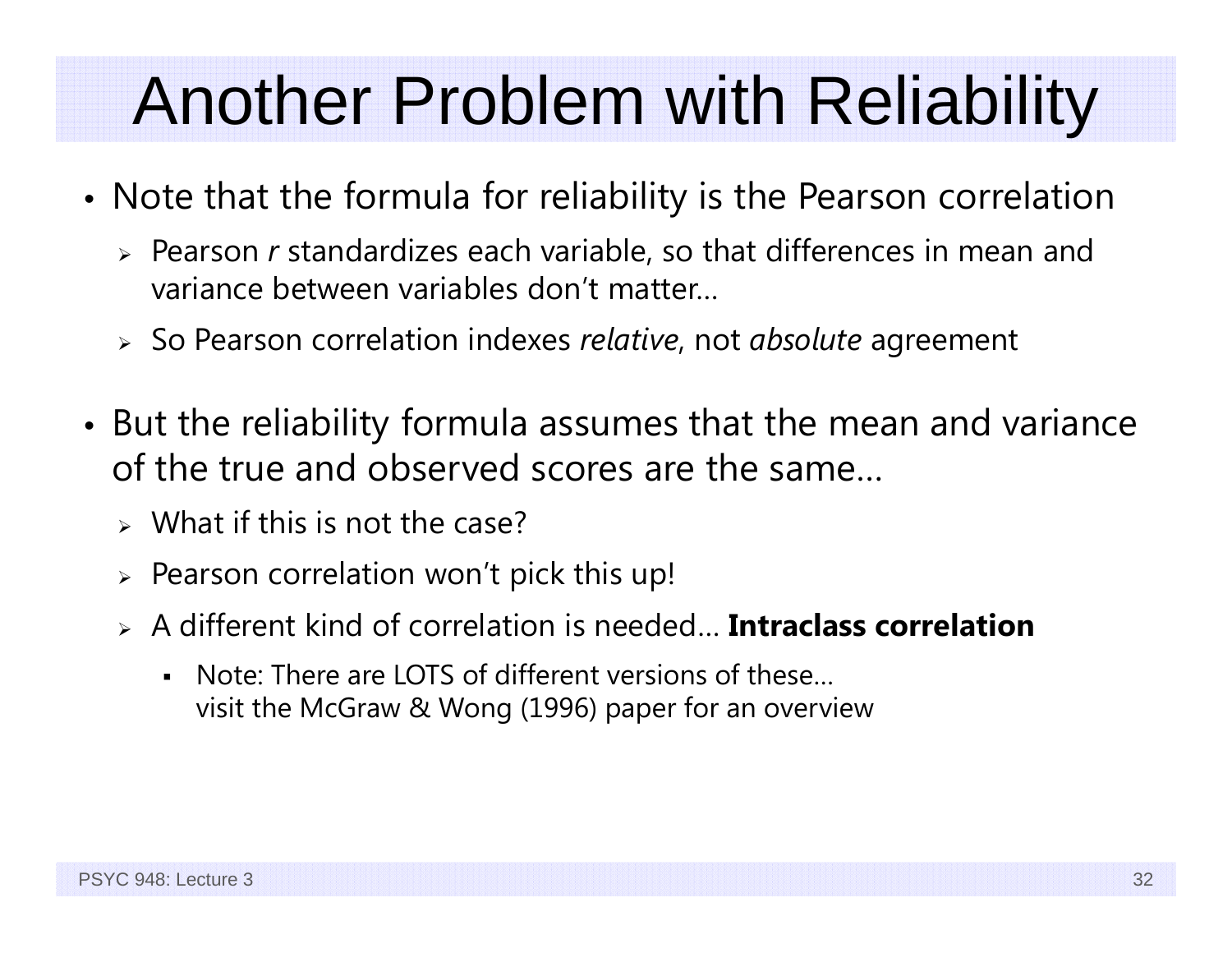### Intraclass Correlation Example



Intraclass (A,1) *r* = Var(people) / [ Var(people) + **Var(tests)** + Var(error)]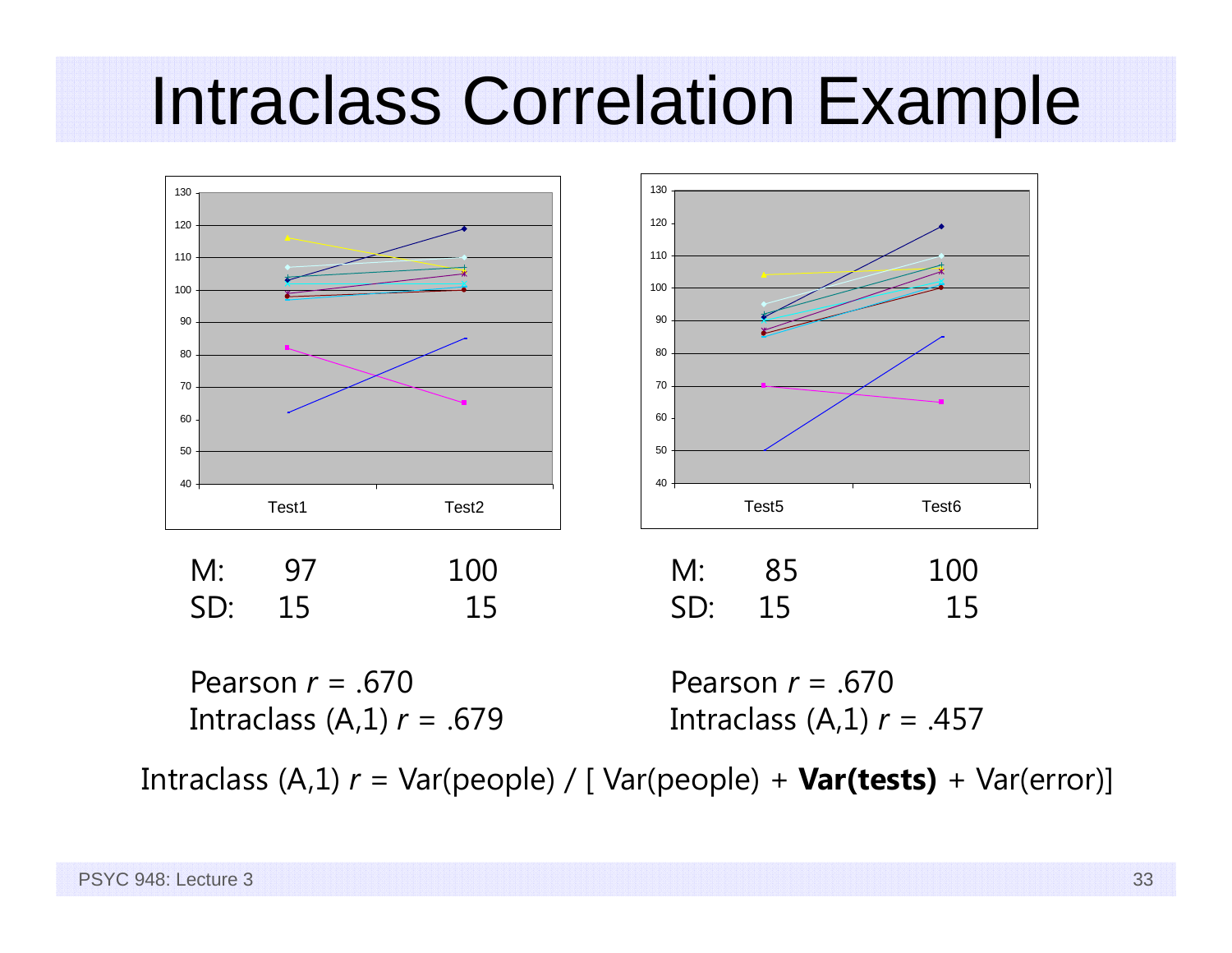## Kuder Richardson (KR) 20: Alpha for Binary Items

- • $\bullet\,$  KR20 is actually the more general form of alpha
- From 'Equation 20' in 1937 paper:

 $k$  = # items  $p = \mathsf{prop}$ . passing  $q=$  prop. failing

- Numerator again reduces to covariance among items…
	- **Sum of the item variances** (sum of pq) is just the item variances
	- **Variance of the sum of the items** has the covariance in it, too
	- $>$  So, if the items are related to each other, the variance of the sum of the items should be bigger than the sum of the item variances
		- How much bigger again depends on how much covariance among the items – the primary index of relationship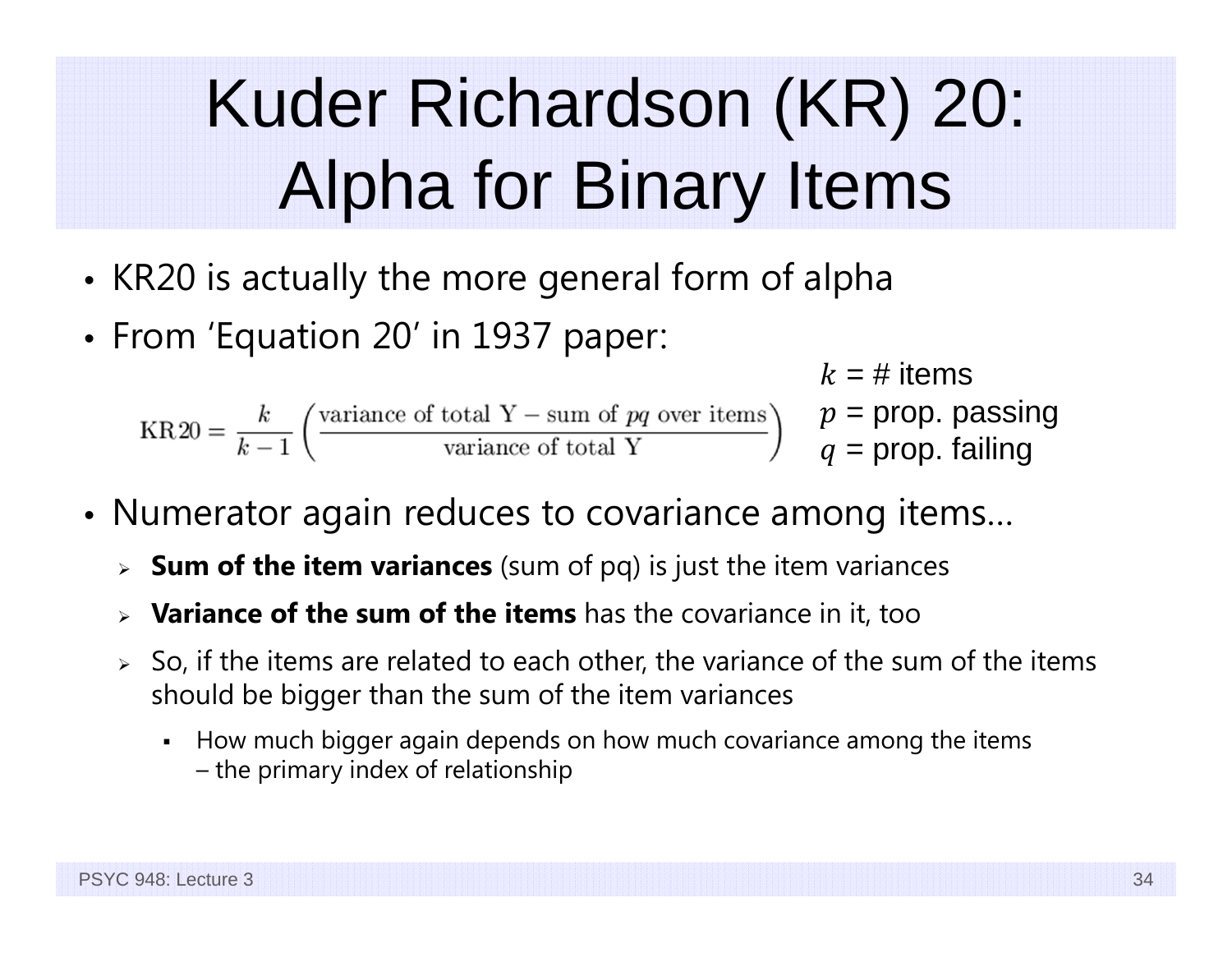### Problems with Reliability for Binary Items…

- In binary items, the variance is dependent on the mean
- • $\bullet\,$  If two items (X and Y) differ in p, such that  $\mathsf{p}_\mathsf{y}$  >  $\mathsf{p}_\mathsf{x}$  :
	- $\triangleright$  Maximum covariance: Cov(X,Y) =  $p_x(1-p_y)$
	- **Maximum correlation will be smaller than -1 or 1:**

$$
r_{x,y} = \sqrt{\frac{p_x(1-p_y)}{p_y(1-p_x)}}
$$

 $\triangleright$  For Example:

| pх  | рy  | max r |
|-----|-----|-------|
| 0.1 | 0.2 | 0.67  |
| 0.1 | 0.5 | 0.33  |
| 0.1 | 0.8 | 0.17  |
| 0.5 | 0.6 | 0.82  |
| 0.5 | 0.7 | 0.65  |
| 0.5 | 0.9 | 0.33  |
| 0.6 | 0.7 | 0.80  |
| 0.6 | 0.8 | 0.61  |
| 0.6 | 0.9 | 0.41  |
| 0.7 | 0.8 | 0.76  |
| 0.7 | 0.9 | 0.51  |
| 0.8 | 0.9 | 0.67  |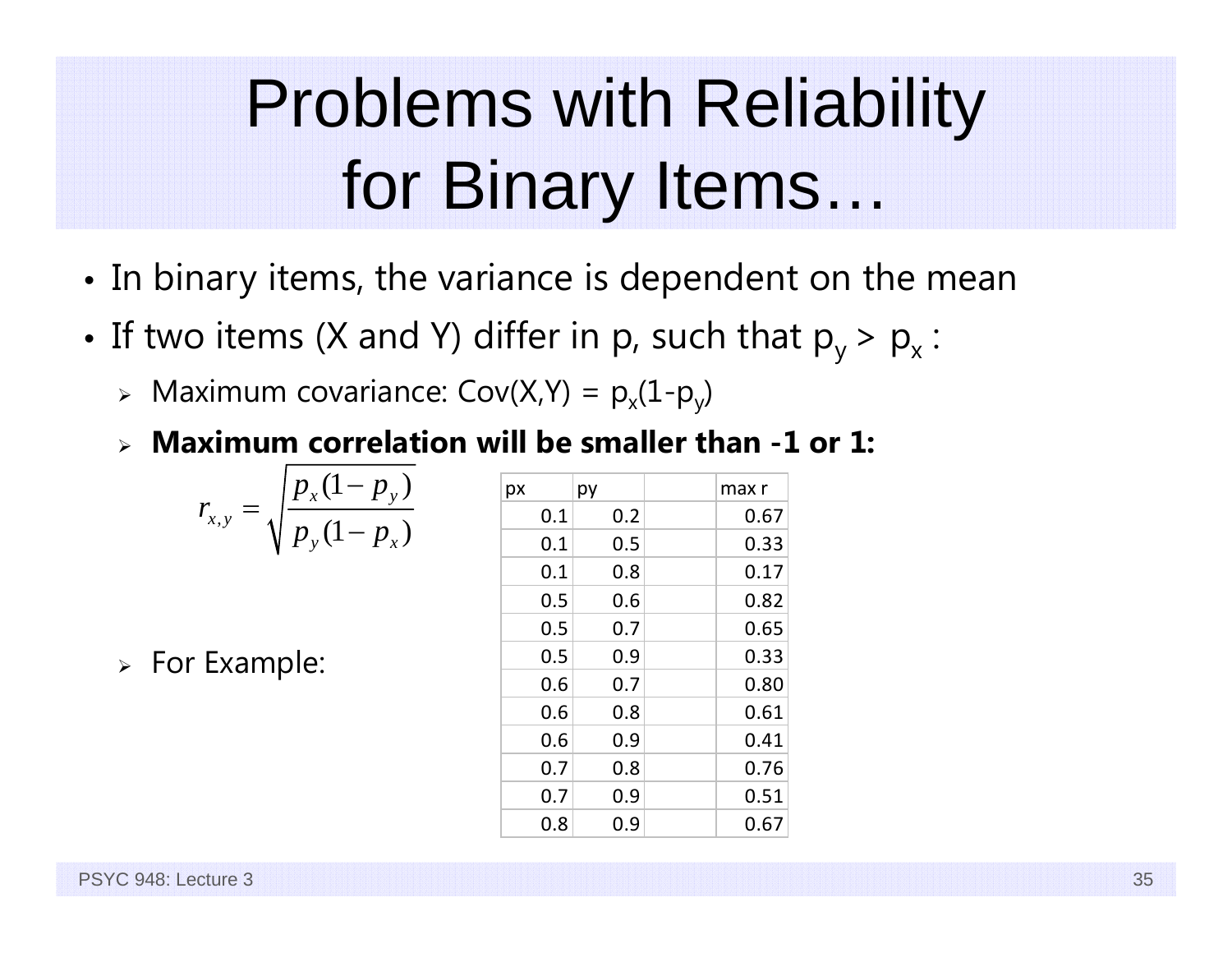### Some other kinds of correlations you may have heard of before:

- **Pearson correlation**: between two quantitative variables, working with the distributions as they actually are
- **Phi correlation**: between two binary variables, still working with the observed distributions ( <sup>≈</sup> Pearson)
- **Point-biserial correlation**: between one binary and one quantitative variable, still working wit<u>h the observed distributions (</u>and still  $\approx$  Pearson)

*Line of Suspended Disbelief*

- **Tetrachoric correlation**: between 'pretend continuous' distributions of two actually binary variables (not <sup>≈</sup> Pearson); also between probits
- •**Biserial correlation**: between 'pretend continuous' (but really binary) and observed quantitative variables (not <sup>≈</sup> Pearson); also between probits
- **Polychoric correlation**: between 'pretend more continuous' distributions of two ordinal (quant-ish) variables (not <sup>≈</sup> Pearson); also between probits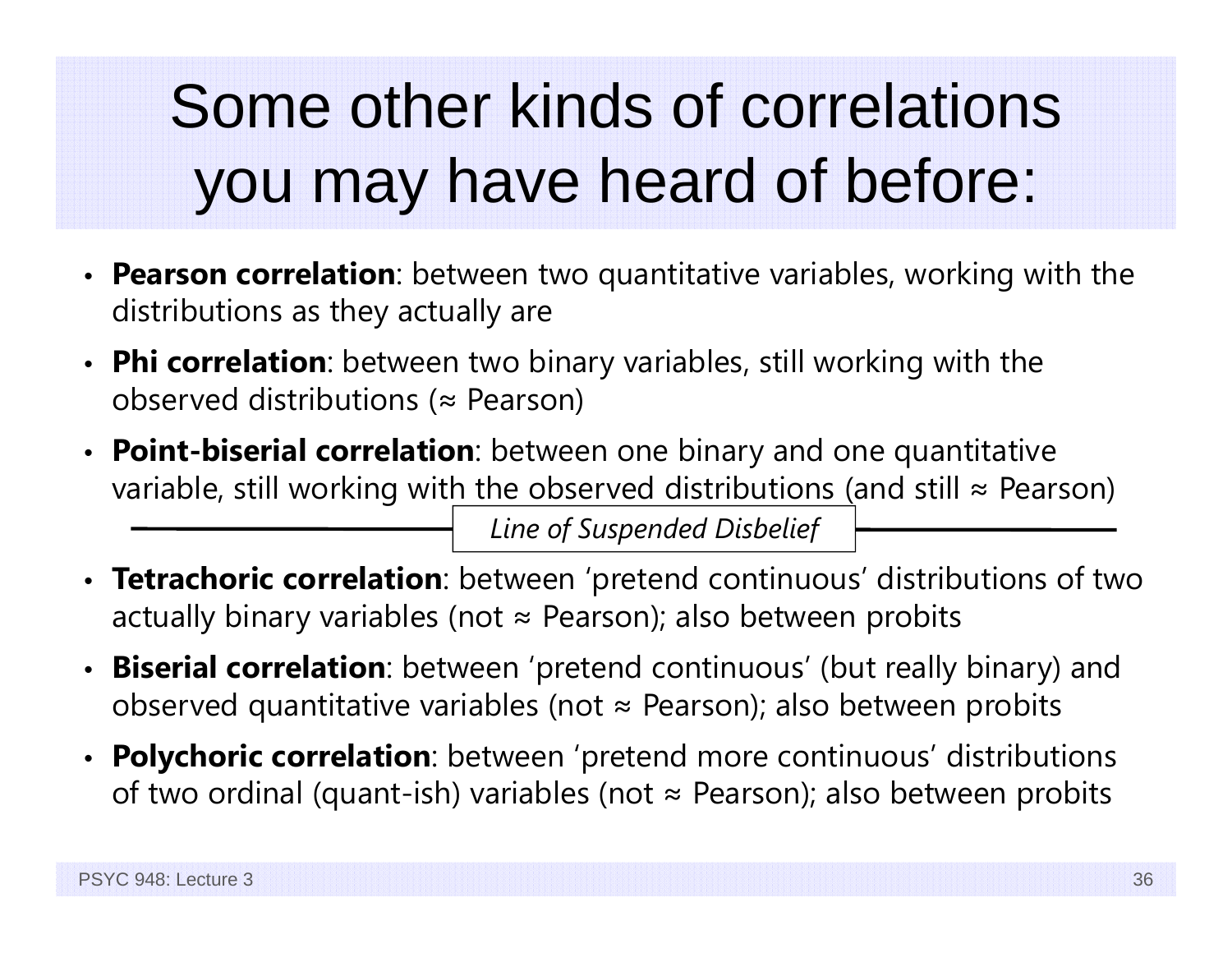## Summary: Reliability in CTT

- • $\bullet\,$  Reliability is supposed to be about the consistency of an  $\,$ individual's score over replications… but it's not, really
- Instead, we get 2 scores per person (test-retest; alternate forms) or *k* items for person (alpha), and do:

### •  $Y_{\text{Total}} = T + E$  or  $\text{Var}(Y_{\text{Total}}) = \text{Var}(\text{True}) + \text{Var}(\text{Error})$

- **True score** is an internal characteristic of the person
	- True score variance is assumed to *differ* across samples
- **Error** is an external characteristic (test + environment)
	- Error variance is assumed to be the *same* across samples
- *Reliability is a characteristic of a sample, not of a test*
- Want to improve reliability? Examine the items…
	- $\triangleright$  Because individual items are not in the CTT measurement model, we have to make assumptions about them instead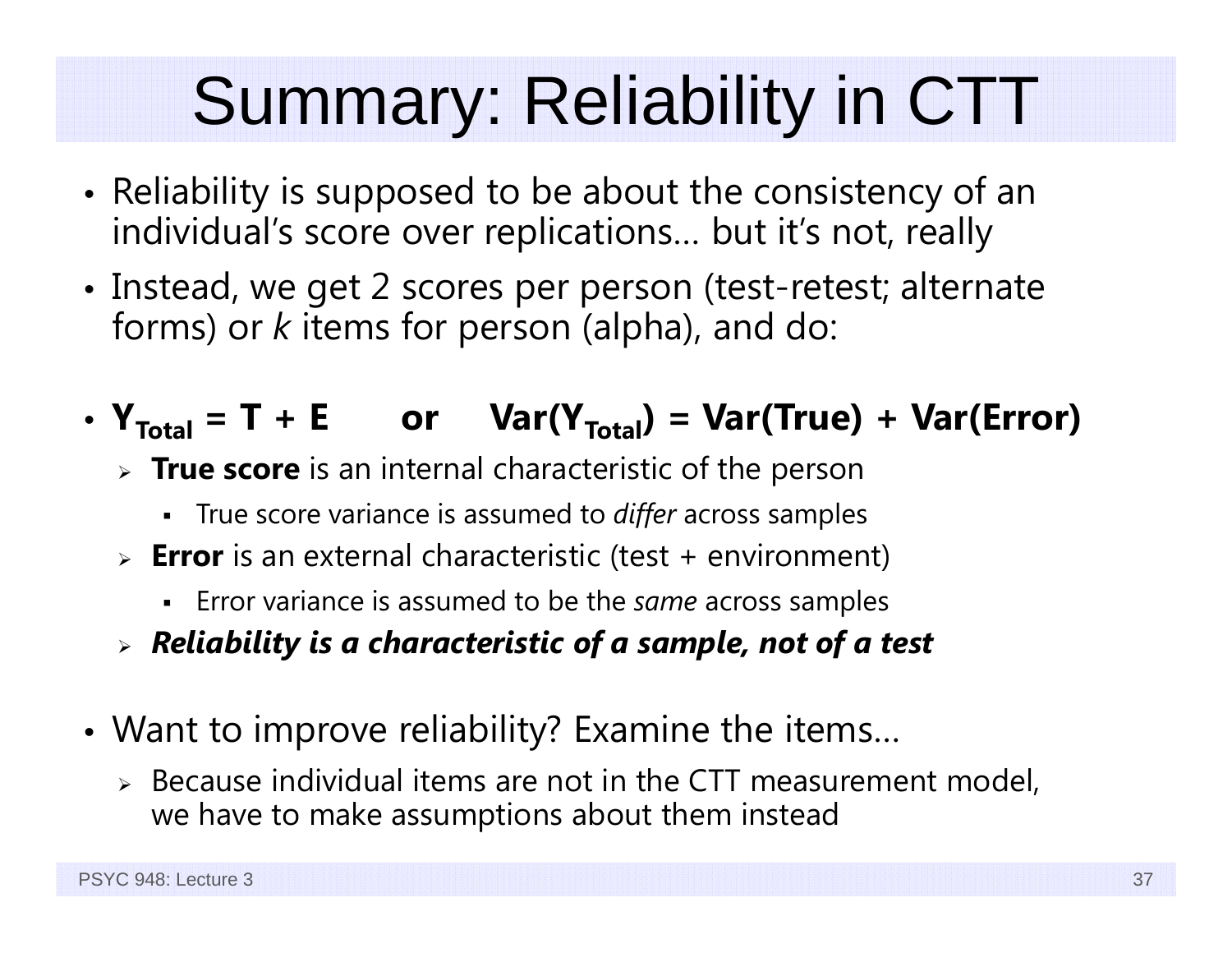### Item Properties: **Difficulty\***

#### •**'Difficulty' = location on latent trait metric**

 $\triangleright$  In latent trait models, difficulty becomes some kind of intercept

### $\triangleright$  CTT item difficulty for binary items is  $p \rightarrow$  proportion passing

- Variance of binary item =  $p(1-p)$   $\rightarrow$  Variance depends on the mean
	- $-$  Thus, items with  $p\ =\ .50$  have the chance to be most 'sensitive'  $\,$  $\rightarrow$  they can show the most variance (which also helps with discrimination)

### **CTT item difficulty for quantitative items is the item mean**

- If 3+ response options *are used*, variance is not determined by the mean, but maximum variance is limited by  $k$  (# of response options)
- So, a 5-option item would have max variance  $=$  4

 $\sigma_{\max}^2 = \left(\frac{k-1}{2}\right)^2$ 

- $\triangleright$  Difficulty is usually ignored in CTT (other than as a cause of range  $\blacksquare$ restriction, which then limits the item's relationship to the trait)
- \* *Difficulty* **is backwards** (higher scores go with easier items)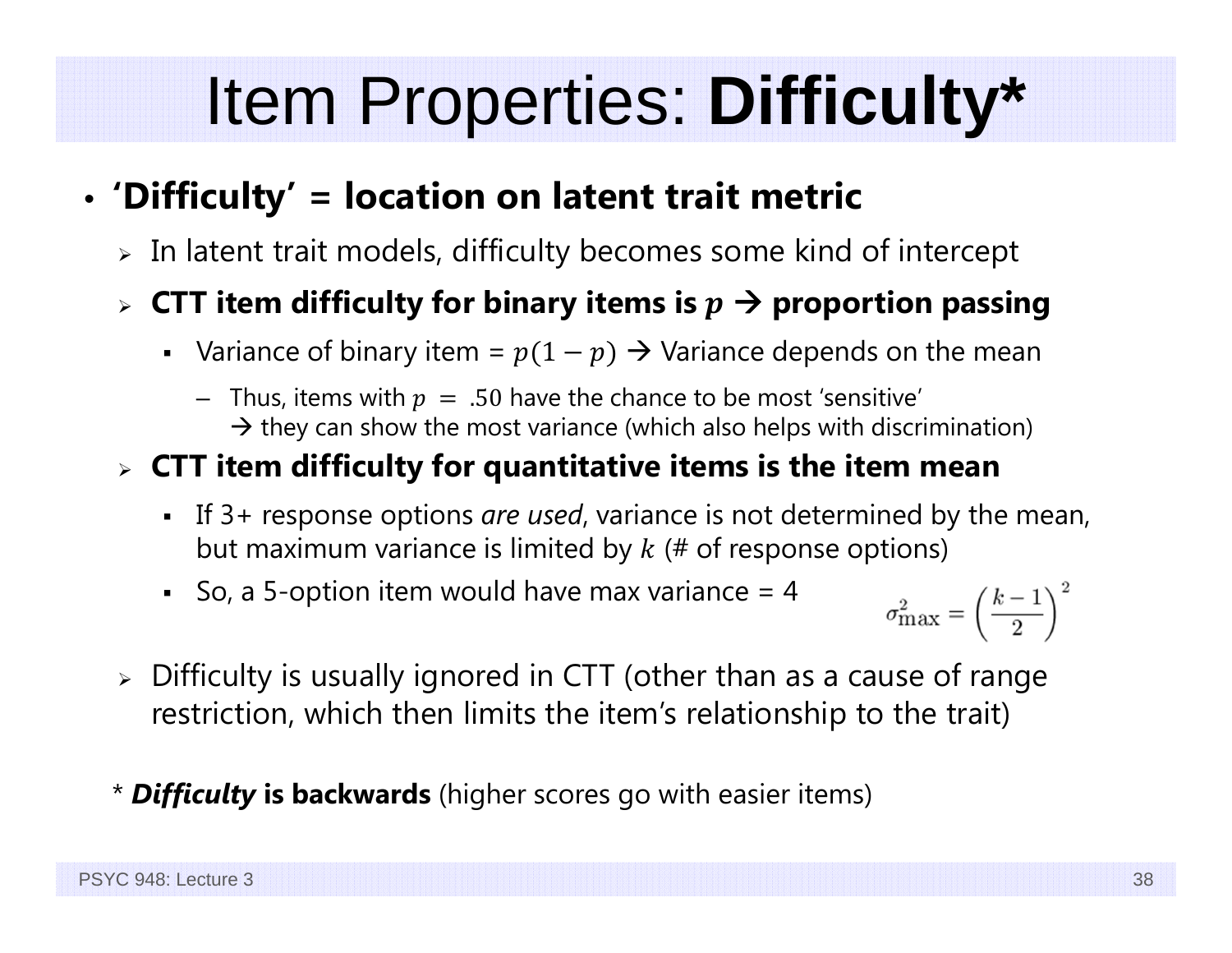### Item Properties: **Discrimination**

### • **"Discrimination" = how related item is to latent trait**

- $\triangleright$  In latent trait models, it becomes some kind of factor loading (slope)
- $\triangleright$  Is degree to which the item differentiates among persons in the latent construct (should be positive, and stronger is better)
- ➤  $\triangleright$  In CTT  $\rightarrow$  Is correlation of the item with the total score (or with the total minus that item, the item-remainder correlation)
- $\triangleright$   $\,$  Discrimination is always considered in evaluating items across models
- $\bullet$  Choosing between item-total and item-remainder correlations:
	- $\triangleright$  Item-total correlation will be larger than item-remainder, but is potentially inflated (because the item is included in it)…
	- $\triangleright$  Item-remainder correlation is less biased than item-total, but then your 'total' is different for every item…
	- $\triangleright$  With enough items, it doesn't really matter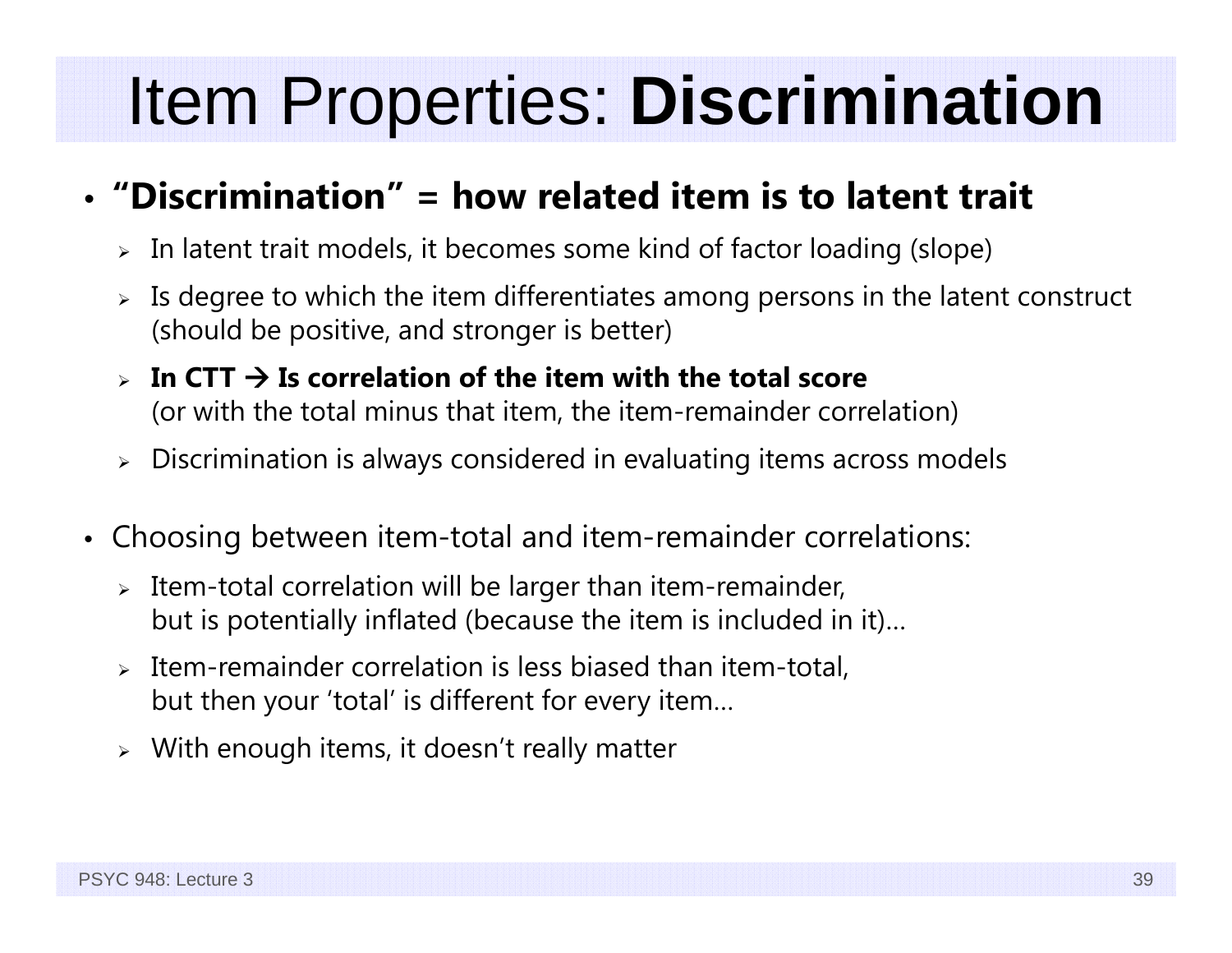# Reliability in a Perfect World, Part 1

- •What would my reliability be if I just added more items?
- Spearman-Brown Prophesy Formula
	- > Reliability<sub>NEW</sub> = ratio\*reliability<sub>old</sub> / [(ratio-1)\*reliability<sub>old</sub> + 1]
		- Ratio = ratio of new #items to old #items
	- $\triangleright$  For example:
		- Old reliability = .40
		- Ratio = 5 times as many items (had 10, what if we had 50)
		- New reliability =  $.77$
- • To use this formula, you must assume **PARALLEL** items
	- $\triangleright$  All discriminations equal, all error variances equal, all covariances and correlations among items equal, too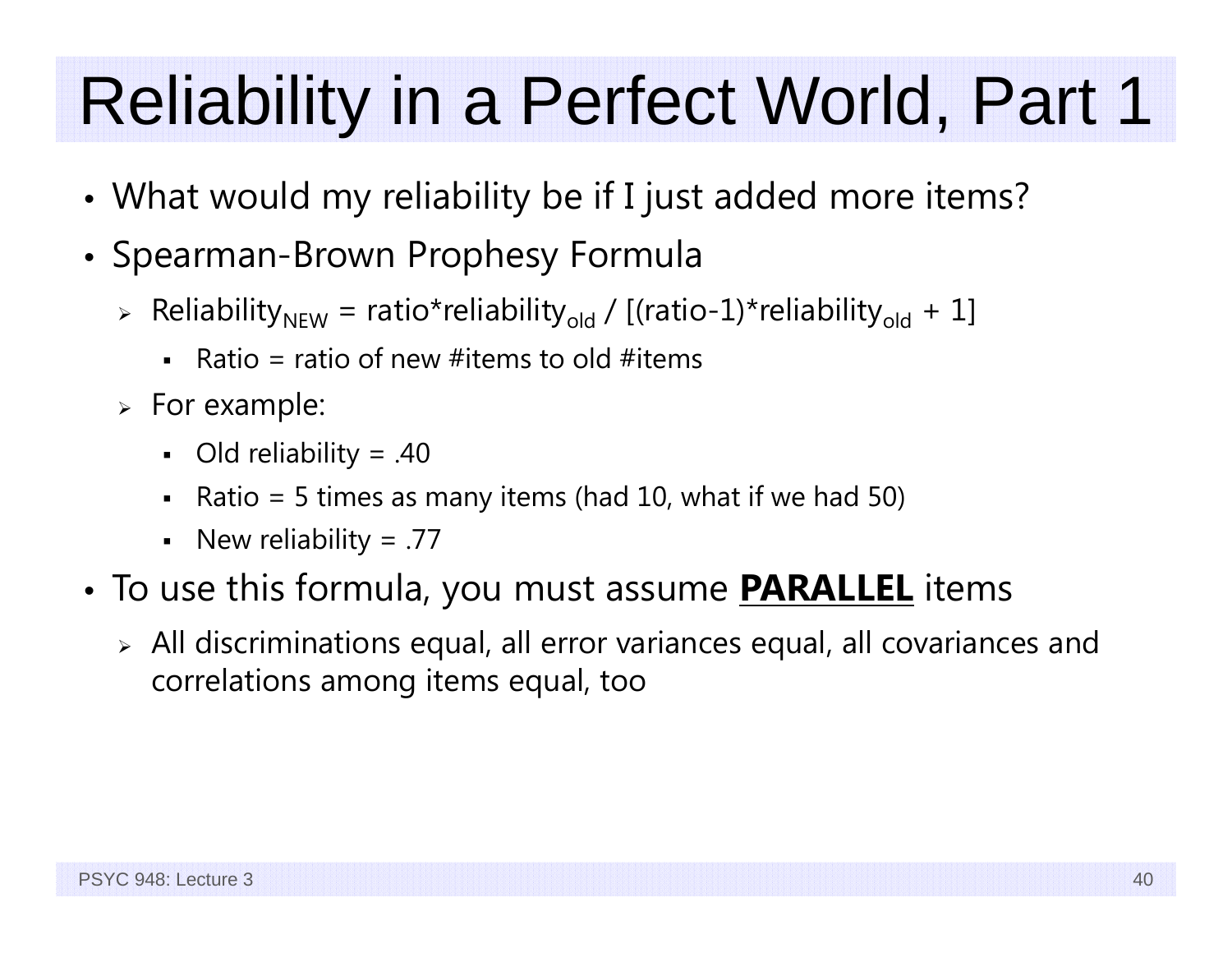## Assumptions about Items When Calculating Reliability in CTT

- • Use of alpha as an index of reliability requires an assumption of **tau-equivalent** items:
- $\blacktriangleright$ "True-score equivalence", or
- ➤ Equal discrimination, or
- ➤ Equal covariances among items
	- But not necessarily equal correlation…(because of different error variances)
- • Use of the Spearman-Brown Prophesy formula requires an assumption of **parallel** items:
- $\blacktriangleright$ Tau-equivalence PLUS equal error variances
- $\blacktriangleright$ So translates into equal correlations among items, too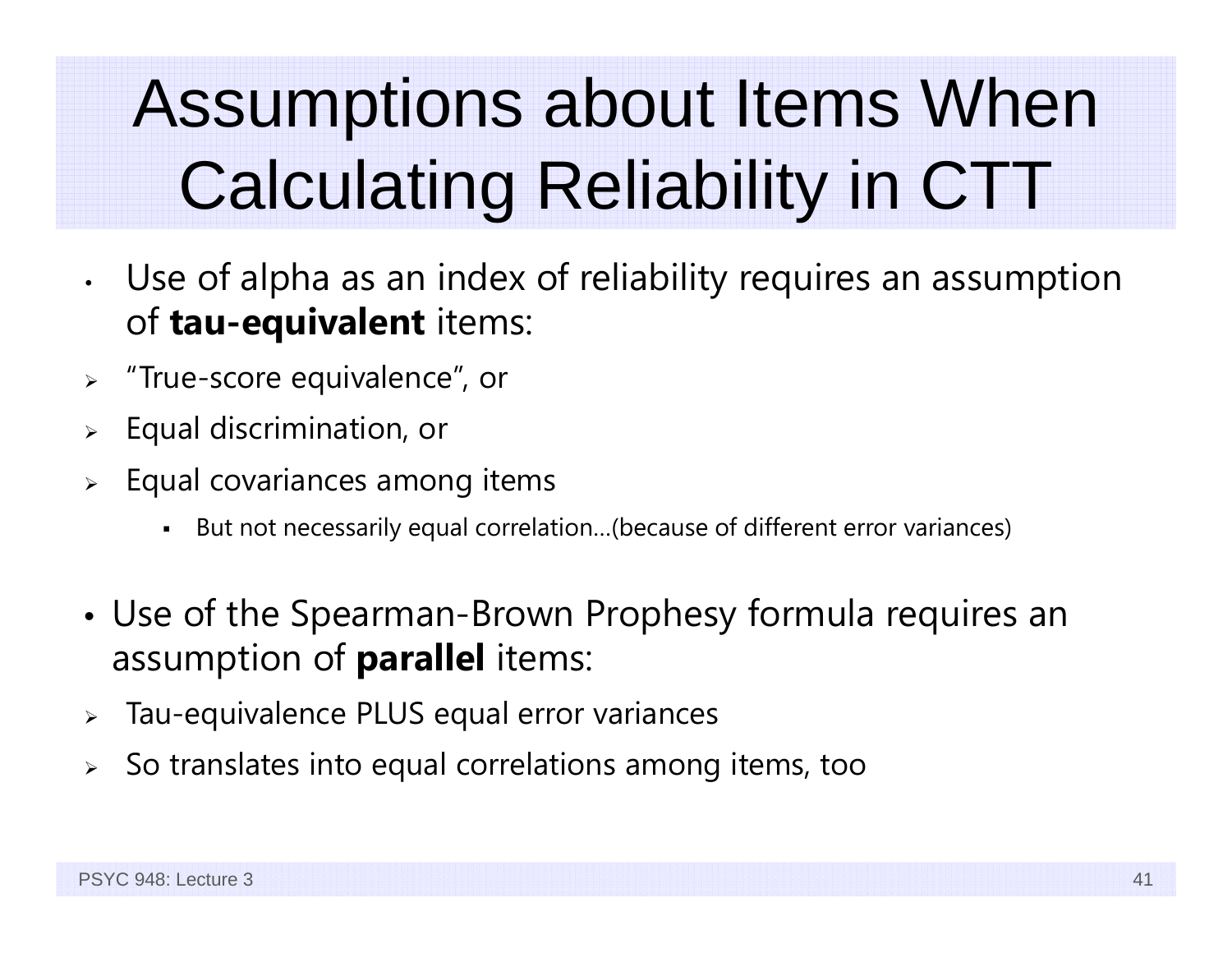# Reliability in a Perfect World, Part 2

- Attenuation-corrected correlations
	- What would our correlation between two variables be if our measures were 'perfectly reliable'?
	- >  $r_{\text{new}} = r_{\text{old}}$ \* SQRT(rel<sub>x</sub>\*rel<sub>y</sub>)  $\rightarrow$  all from same sample
	- $\triangleright$  For example:
		- Old x-y correlation = .38
		- Reliability $_{\mathrm{x}}$  = .25
		- Reliability $_{\rm y}$  = .55
		- New and "unattenuated" correlation  $= 1.03$
	- Anyone see a problem here?
		- $\,$  Btw—this logic forms the basis of SEM  $\odot$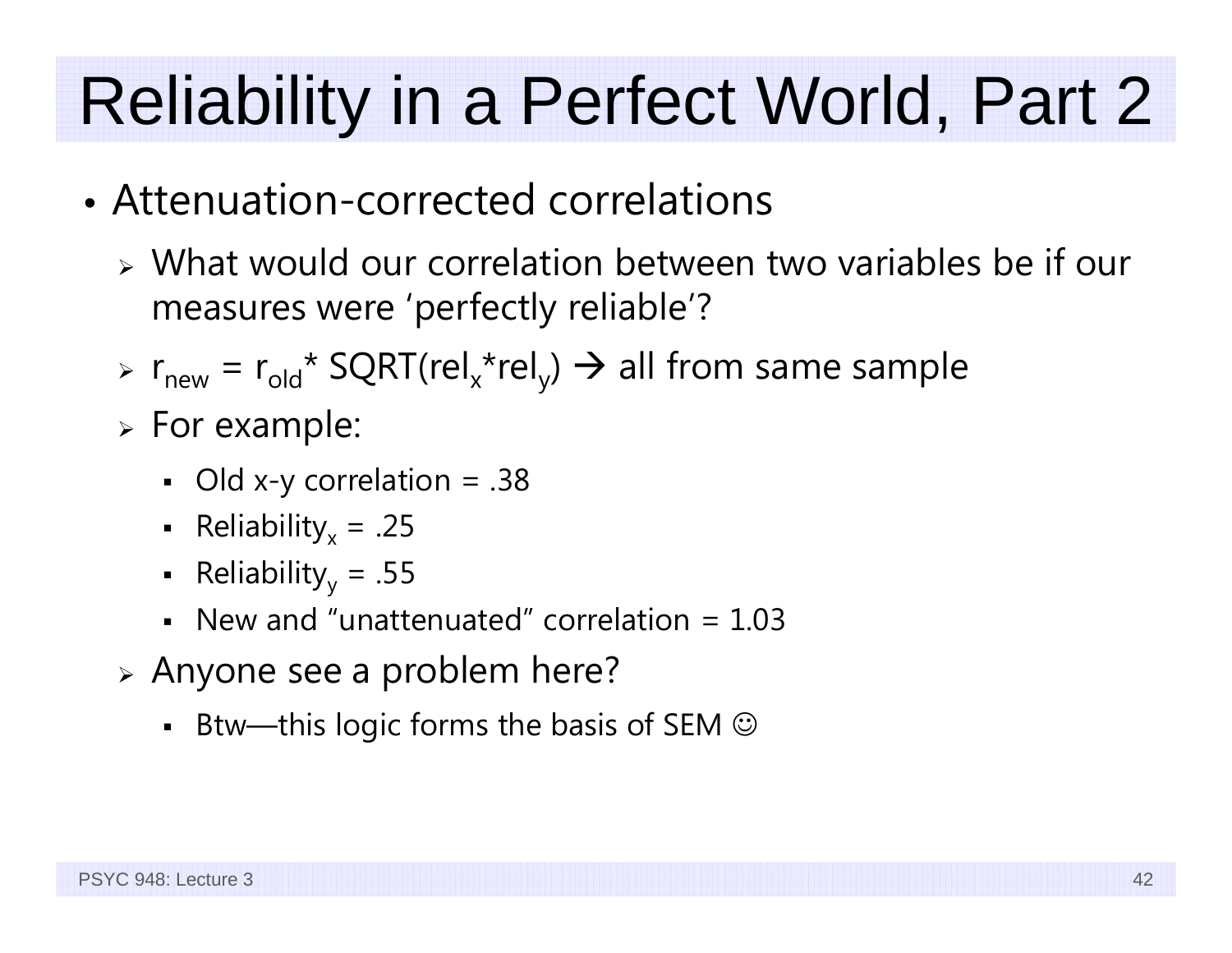## Reliability vs. Validity "Paradox"

- • Given the assumptions of CTT, it can be shown that the correlation between a test and an outside criterion cannot exceed the reliability of the test (see Lord & Novick 1968)
	- Reliability of .81? No observed correlations possible > .9, because that's all the 'true' variance there to be relatable!
	- In practice, this may be false because it assumes that the errors are uncorrelated with the criterion (and they could be)
- •• Selecting items with the strongest discriminations (or the strongest inter-correlations) can help to 'purify' or homogenize a test, but potentially at the expense of construct validity
	- $\triangleright$  Can end up with a 'bloated specific'
	- $\triangleright$  Items that are least inter-related may be most useful in keeping Items interation inter-related may be most relate the construct well-defined and thus relatable to other things